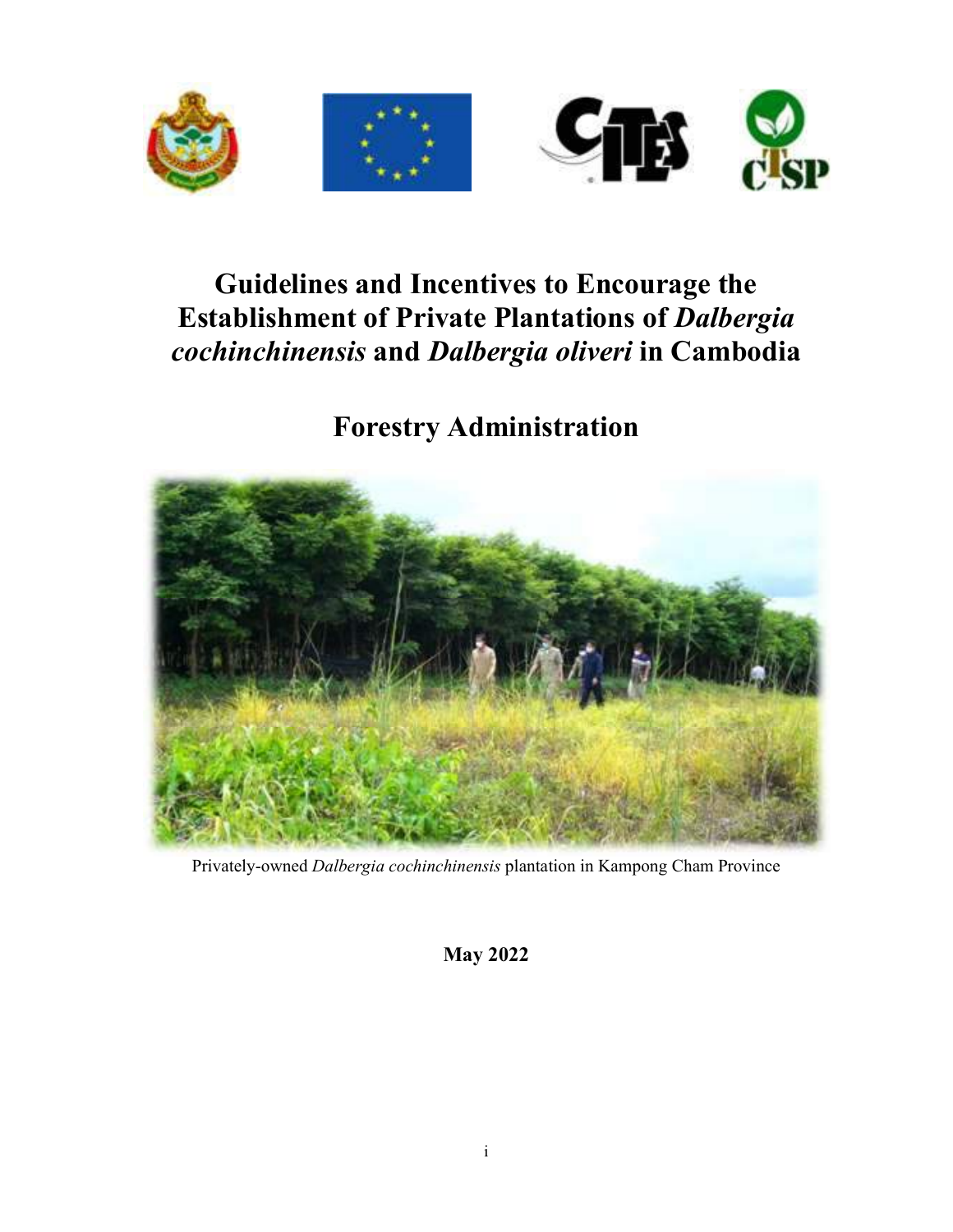

# **Guidelines and Incentives to Encourage the Establishment of Private Plantations of** *Dalbergia cochinchinensis* **and** *Dalbergia oliveri* **in Cambodia**

| <b>Financial Support:</b>   | Forestry Administration, Cambodia; the European Union and the<br>CITES Tree Species Programme, CITES Project No. S-568: Integrating<br>the Development of Guidelines and Incentives for Piloting the<br>Establishment of Small-scale Private Dalbergia Plantations with the<br>Determination of a Non-detriment Findings Report in Preah Vihear<br>Province, Cambodia. |
|-----------------------------|------------------------------------------------------------------------------------------------------------------------------------------------------------------------------------------------------------------------------------------------------------------------------------------------------------------------------------------------------------------------|
| <b>Implementing Agency:</b> | Forestry Administration of the Ministry of Agriculture, Forestry and<br>Fisheries (MAFF).                                                                                                                                                                                                                                                                              |
| <b>Citation:</b>            | Say Sinly, Chheang Dany, Hort Sothea, Pang Phanit, and Lim Sopheap<br>(2022). Guidelines and Incentives to Encourage the Establishment of<br>Private Plantations of Dalbergia cochinchinensis and Dalbergia oliveri<br>in Cambodia                                                                                                                                     |
| Copyright:                  | Forestry Administration (FA)<br>#40 Preah Norodom Blvd.<br>Phnom Penh, Cambodia<br>Tel: (855-23) 214 651<br>Email: wpo@online.com.kh<br>Website: https://fa.maff.gov.kh/                                                                                                                                                                                               |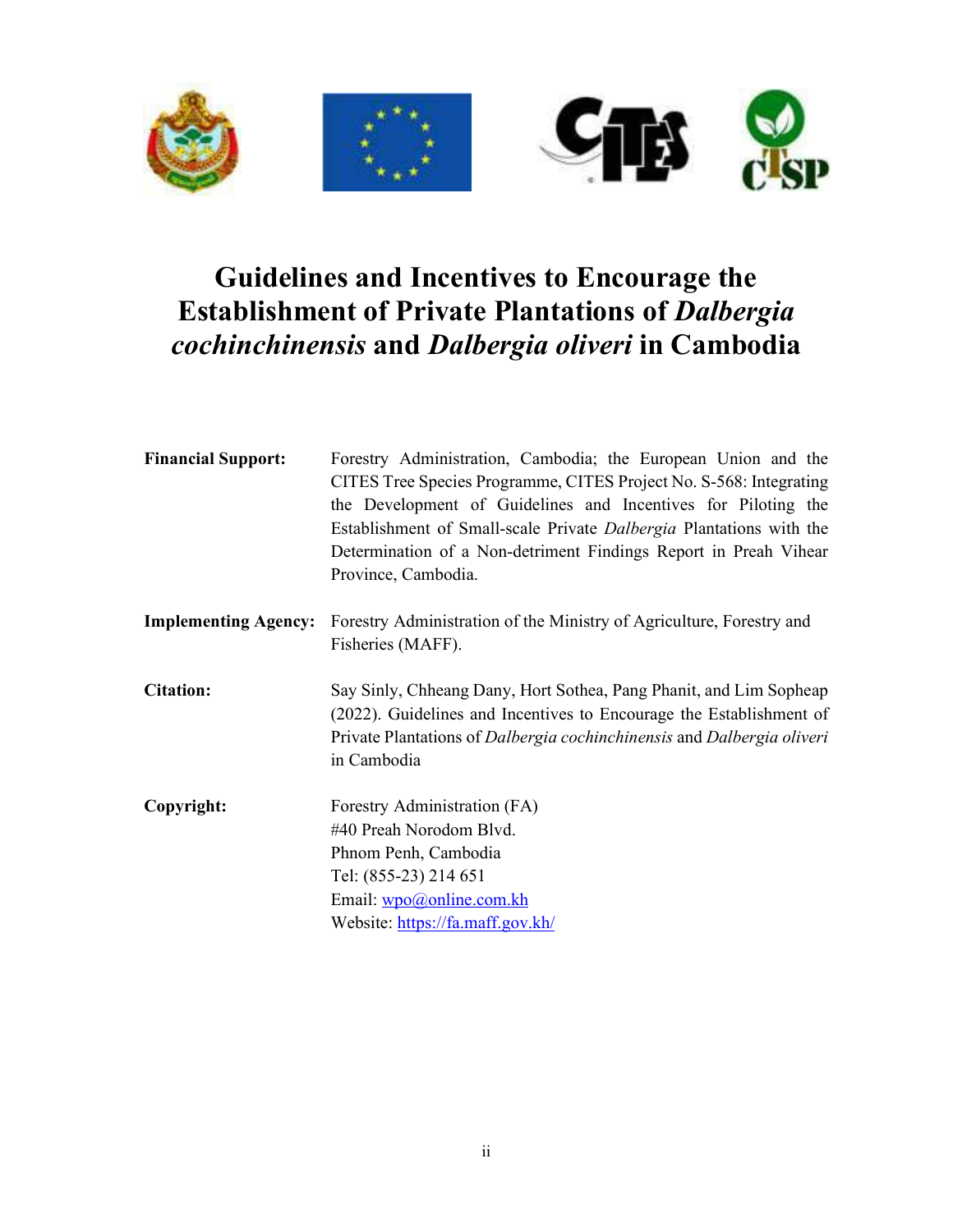#### **Acknowledgements**

The Cambodia Project Team expresses its appreciation to everyone involved in reviewing and compiling the Guidelines and Incentives to Encourage the Establishment of Private Plantations of *Dalbergia cochinchinensis* and *Dalbergia oliveri* in Cambodia.

The production of the Guidelines and Incentives was funded through the project "Integrating the Development of Guidelines and Incentives for Piloting the Establishment of Small-scale Private *Dalbergia* Plantations with the Determination of a Non-detriment Findings Report in Preah Vihear Province, Cambodia." Financial support for this report was also received from the European Union. We acknowledge, as well, the support and encouragement that has been provided to us by Dr. Milena Sosa Schmidt, CITES Tree Species Programme Coordinator, Dr. Haruko Okusu Chief, Outreach and Projects Unit, CITES Secretariat and Mr. Thang Hooi Chiew, CITES Tree Species Programme Regional Coordinator for Asia.

These Guidelines and Incentives would not have been possible without the support and encouragement of the Forestry Administration in Phnom Penh, especially H.E. Dr. Keo Omaliss, Delegate of the Royal Government of Cambodia, Director-General of Forestry Administration, as well as other senior officials of the Forestry Administration.

The collective efforts of the Cambodia Project Team in preparing the paper on *"Guidelines and Incentives to Encourage the Establishment of Private Plantations of Dalbergia cochinchinensis and Dalbergia oliveri in Cambodia"* including those of Dr. Chheang Dany, Dr. Dennis J. Cengel, Mr. Hort Sothea, Ms. Lim Sopheap, Mr. Kim Sobon, Mr. Pang Phanit, Mr. Neab Keng, Mr. Vann Vean, Mr. Phoung Sophea, Mr. Kong Kongkea, Mr. Buor Vuthy, Mr. Sin Chandara, Mr. As Brosden, Mr. Nuon Sithun, and Ms. Ouch Sineth, are also recognized.

We express our appreciation, too, to all of the other specialists who took their time to advise, review and comment on the various aspects that were associated with producing this paper.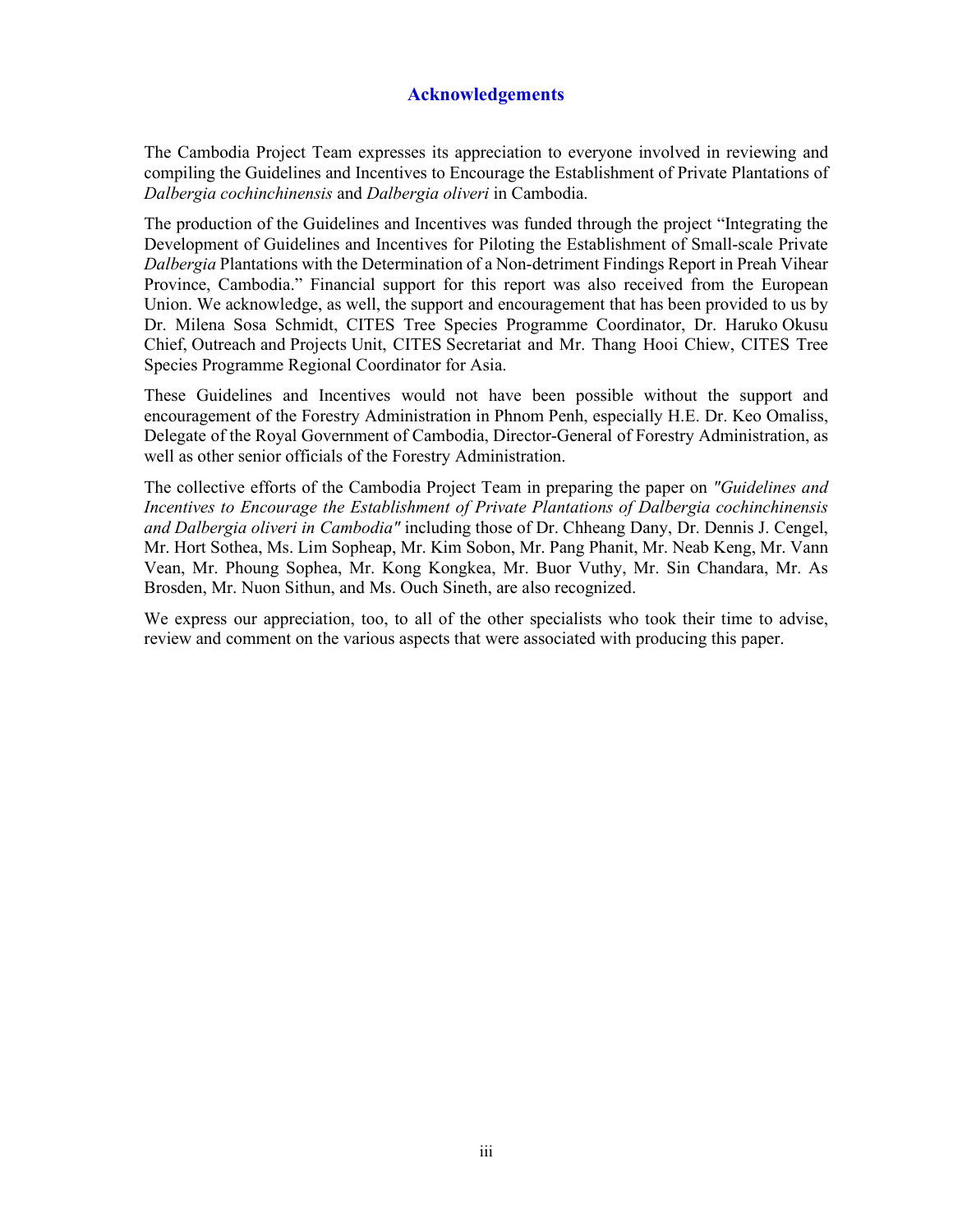| 2.3 Development of Guidelines and Incentives to Encourage Private Plantations Establishment |  |
|---------------------------------------------------------------------------------------------|--|
|                                                                                             |  |
|                                                                                             |  |
|                                                                                             |  |
|                                                                                             |  |
|                                                                                             |  |
|                                                                                             |  |
|                                                                                             |  |
|                                                                                             |  |
|                                                                                             |  |
|                                                                                             |  |
|                                                                                             |  |
|                                                                                             |  |
|                                                                                             |  |
|                                                                                             |  |
|                                                                                             |  |
|                                                                                             |  |
|                                                                                             |  |
|                                                                                             |  |
|                                                                                             |  |
|                                                                                             |  |
|                                                                                             |  |

# **Table of Contents**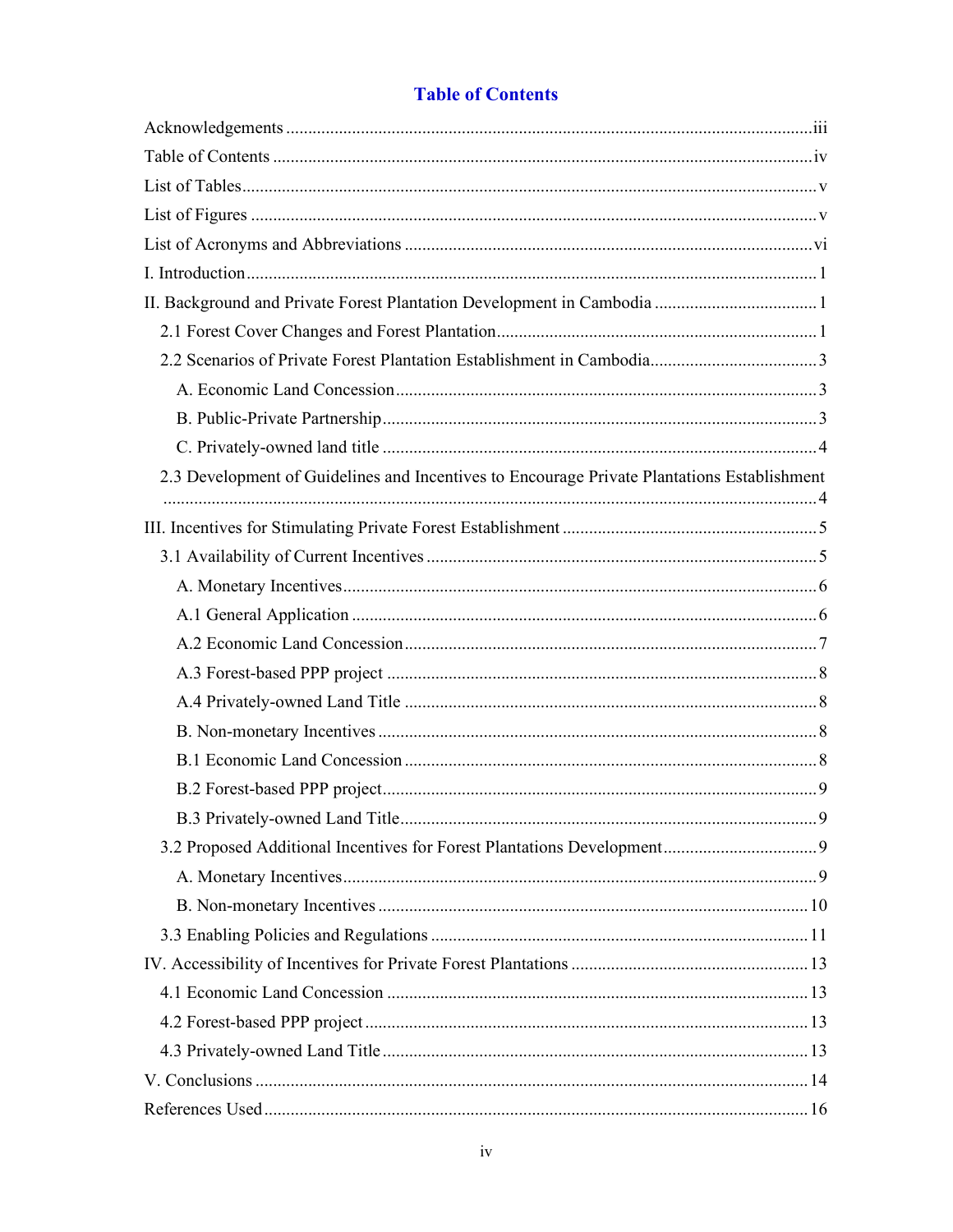# **List of Tables**

| Table 1. Tree Plantation by Forestry Administration and Private Sector 1988 - 2021 2 |  |
|--------------------------------------------------------------------------------------|--|
|                                                                                      |  |

# **List of Figures**

| Figure 2. Teak plantation of Grandis Timber Co., Ltd (ELC project), Kampong Speu Province. 3                                                                                            |
|-----------------------------------------------------------------------------------------------------------------------------------------------------------------------------------------|
| Figure 3. Eucalyptus Plantation of Think Biotech Co., Ltd, Forest-based PPP, Kratie Province4                                                                                           |
| Figure 4. Private Household Teak Plantation, Han Chey Commune, Kampong Cham Province. . 4                                                                                               |
| Figure 5. Internal-department and line-departments consultation meeting, 26 October-26                                                                                                  |
| Figure 6. Consultation workshop to discuss and collect inputs for developing the guidelines and<br>incentives for the establishment of private forest plantations, 26-27 November 20205 |
| Figure 7. Ms. Ouch Sineth, Deputy Chief of Office, Department of Forest Plantation and Private                                                                                          |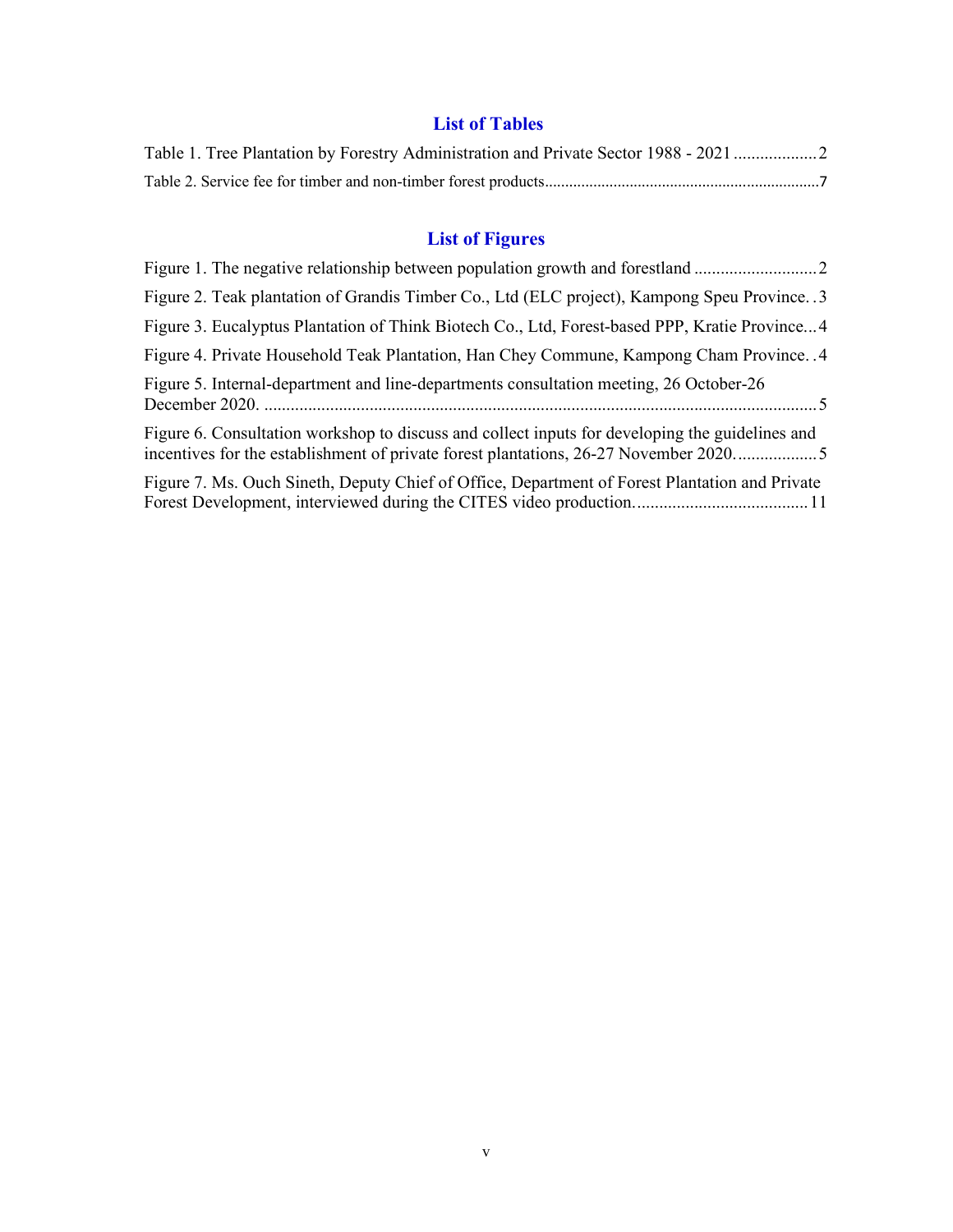# **List of Acronyms and Abbreviations**

| <b>CITES</b>  | Convention on International Trade in Endangered Species of Wild Fauna and<br>Flora |
|---------------|------------------------------------------------------------------------------------|
| <b>COP</b>    | Conference of the Parties                                                          |
| <b>ELC</b>    | <b>Economic Land Concession</b>                                                    |
| FA.           | Forestry Administration                                                            |
| <b>FERS</b>   | Forest Extension and Restoration Station                                           |
| FoB           | Free on Board                                                                      |
| ha            | hectare                                                                            |
| LP            | Letter of Permit                                                                   |
| <b>MAFF</b>   | Ministry of Agriculture, Forestry and Fisheries                                    |
| NGO           | Non-governmental Organization                                                      |
| <b>NTFPs</b>  | <b>Non-timber Forest Products</b>                                                  |
| <b>PPP</b>    | Public-Private Partnership                                                         |
| QIP           | Qualified Investment Project                                                       |
| <b>RGC</b>    | Royal Government of Cambodia                                                       |
| <b>UNFCCC</b> | The United Nations Framework Convention on Climate Change                          |
| VU            | Vulnerable                                                                         |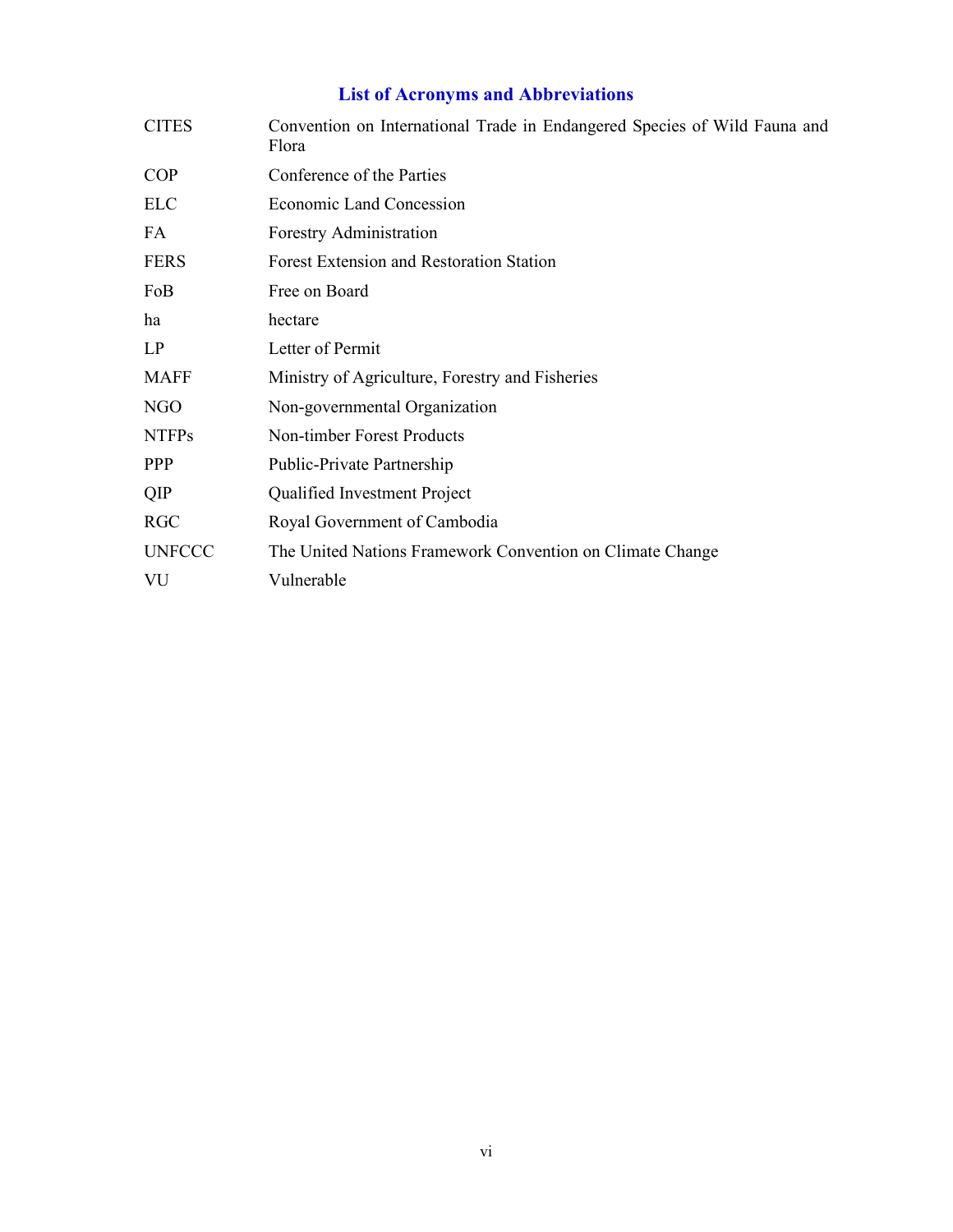# **I. Introduction**

Rosewood, which in international markets includes *Dalbergia cochinchinensis* and *Dalbergia oliveri* (considered to be synonymous with *Dalbergia bariensis*)*,* as well as several other species of *Dalbergia* and a number of other genera, has become the world's most trafficked wild product. In reaction to that trafficking, the Convention on International Trade in Endangered Species of Wild Fauna and Flora (CITES) has listed the 300 species that are referred to as rosewood under trade restrictions.

In the past several decades, the illegal trafficking and trading of high-commercial timber species in Cambodia have increased the vulnerability and reduced the populations of some indigenous timber species, including rosewood. Notwithstanding this, there is still remarkably limited documentation about the current status of *Dalbergia* species in the country. In reacting to the recognized declines of both *D. cochinchinensis* and *D. oliveri* and to determine the current status of those and other endangered tree species listed in the CITES Appendix II, the project for "Integrating the Development of Guidelines and Incentives for Piloting the Establishment of Small-scale Private *Dalbergia* Plantations with the Determination of a Non-detriment Findings Report in Preah Vihear Province in Cambodia" was implemented to hasten the establishment of small-scale private plantations of *D. cochinchinensis*.

One of the project outputs was to select stakeholders and organize consultations to deliberate the guidelines and incentives required to stimulate the establishment of small-scale private plantations of *D. cochinchinensis* and *D. oliveri.* Since there are no such specific guidelines and incentives that are produced separately for tree plantation establishment of *D. cochinchinensis* and *D. oliveri*, the guidelines and incentives to encourage the establishment of small-scale private plantations of *D. cochinchinensis* and *D. oliveri* were, therefore, prepared based on the general provisions of incentives, both monetary and non-monetary, as well as enabling conditions, as stated and emphasized through the existing laws, regulations, and policies, and further suggestions raised during consultations held between September 2020 and May 2021 to seek inputs for the development of the Guidelines on Private Forest Registration in Cambodia, as well as personal perspectives through individual interviews during the production of the CITES video with regard to the establishment of small-scale *Dalbergia* plantations.

The report on the guidelines and incentives to encourage the establishment of small-scale private plantations of *D. cochinchinensis* and *D. oliveri* was prepared with the following objectives:

- (i) Providing briefs related to incentives (monetary and non-monetary) and enabling conditions through provisions by national laws, regulations, and policies to stimulate the establishment of small-scale private tree plantations.
- (ii) Pointing out the availability and how to access the incentives through specific types of private tree plantations in Cambodia.
- (iii) Highlighting constructive inputs raised by stakeholders during the consultations that incentives are required to engage private sector entities and small-scale farmers to participate in the establishment of small-scale private plantations of *D. cochinchinensis* and *D. oliveri*.

## **II. Background and Private Forest Plantation Development in Cambodia**

#### **2.1 Forest Cover Changes and Forest Plantation**

Cambodia was covered by forest with a size of 8,502,858 hectares (ha) in 2018. Approximately 2.6 million ha of forest were lost between 2002-2018 with an average of 152,941 ha of forest destroyed every year. Population in Cambodia continues to grow steadily as reflected in **Figure 1** which indicates the trend of population growth since 1965. Population and wood demand are predicted to increase. Global wood demand will increase more than 50% in 2050 while the demand for wood utilization will grow as well in Cambodia in the future because the majority of the Cambodian people are using wood materials for construction, firewood, furniture and charcoal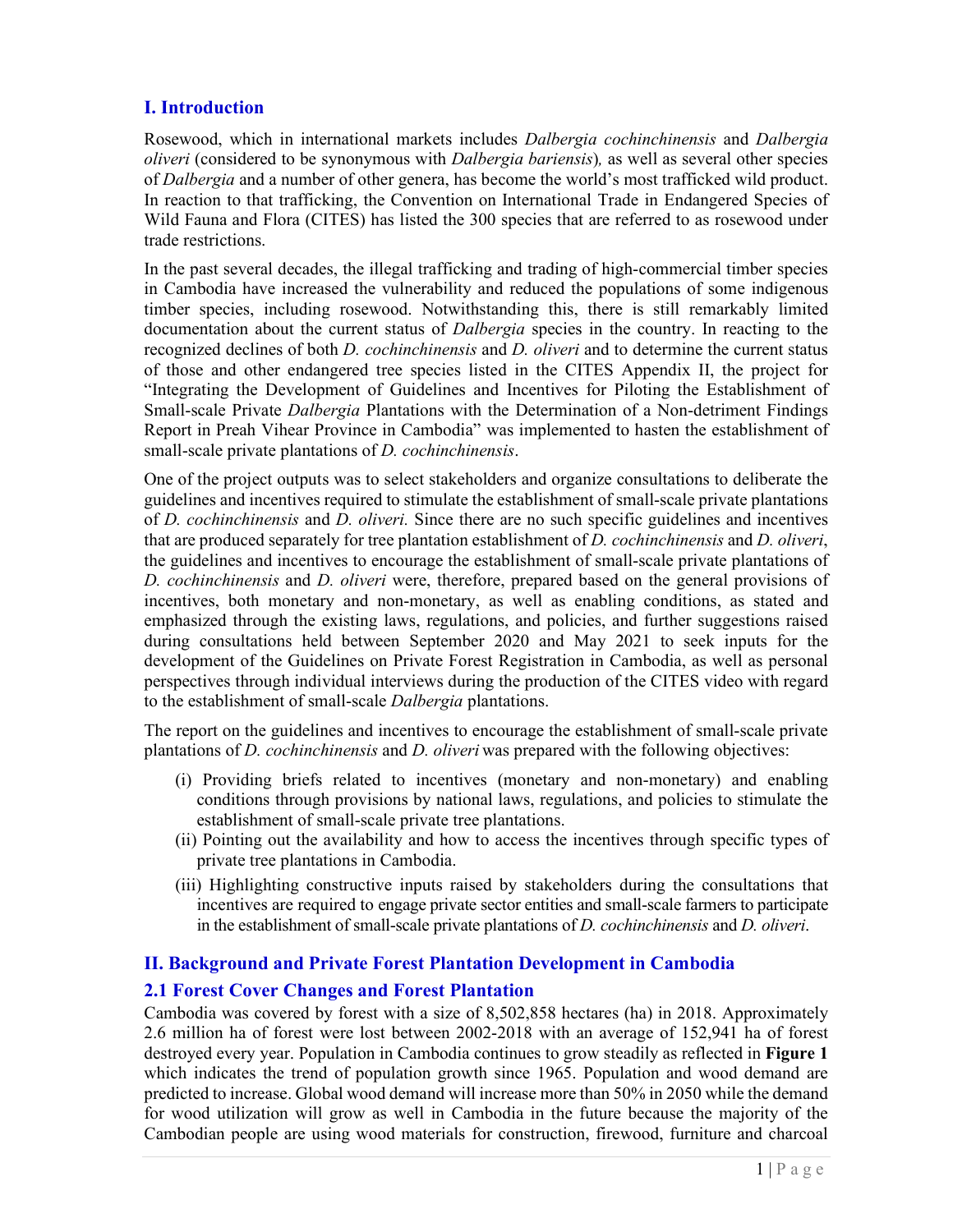production. According to an assessment of wood demand in Cambodia, the use of fuelwood is approximately 32% from Forest Plantations and 3% from Agroforestry areas. Wood-based products used for Construction are approximately 34% from Forest Plantations and 1% from Agroforestry areas. Furniture and decorative products are approximately 10% from Forest Plantations and 0.5% from Agroforestry areas, and wood processing for export-related to furniture and decorative products is approximately 24% from Forest Plantations and 1% from Agroforestry areas.



Figure 1. The negative relationship between population growth and forestland

To overcome these shortcomings, the Forestry Administration (FA) of Cambodia has distributed seedlings to the general public well before 1989. From 1988 and 2021, forest plantations amounted to 486,316 ha had been established in Cambodia, inclusive of 462,384 ha planted by the private sector (ELCs, PPP, and small-scale households), and 21,444 ha established by the Forestry Administration at both the central and provincial levels, and 2,489 ha contributed by public institutions (Army) and local NGOs (**Table 1**). The dominant timber species planted are a few varieties of hybrid from *Acacia* species and *Eucalyptus* species*, Tectona grandis,* and some native tree species.

In addition, the FA has thrived to engage private sectors both legal private entities and individuals to invest in small- and medium-scale private tree plantations. However, there was a lack of mechanism available for obtaining recorded data on these types of tree plantations. This was the reason why the Guidelines on Private Forest Registration were initiated in 2017 through a directive issued by the Ministry of Agriculture, Forestry and Fisheries (MAFF).

Table 1. Tree Plantation by Forestry Administration and Private Sector 1988 - 2021*<sup>1</sup>*

| Year |                     | <b>Plantation</b> (ha) |       |                |                 |         | <b>Arbor Day (ha)</b> |                           |          | <b>Total</b> |
|------|---------------------|------------------------|-------|----------------|-----------------|---------|-----------------------|---------------------------|----------|--------------|
|      | <b>FA</b>           | FA                     | Army  | Private Sector |                 |         |                       | NGO <sub>s</sub> National | City-    | (ha)         |
|      |                     | $ (Cent.) $ $(Prov.)$  |       | Partners       | <b>Families</b> | ELC.    |                       |                           | Province |              |
|      | <b>Total</b> 16,191 | 3.407                  | 2.180 | 15.611         | 6.413           | 440,360 | 309                   | 506                       | 1.340    | 486,316      |

<sup>&</sup>lt;sup>1</sup> Source: Forest Statistic 2018 of the Forestry Administration, and Annual Reports (2020 & 2021) of the Ministry of Agriculture, Forestry and Fisheries.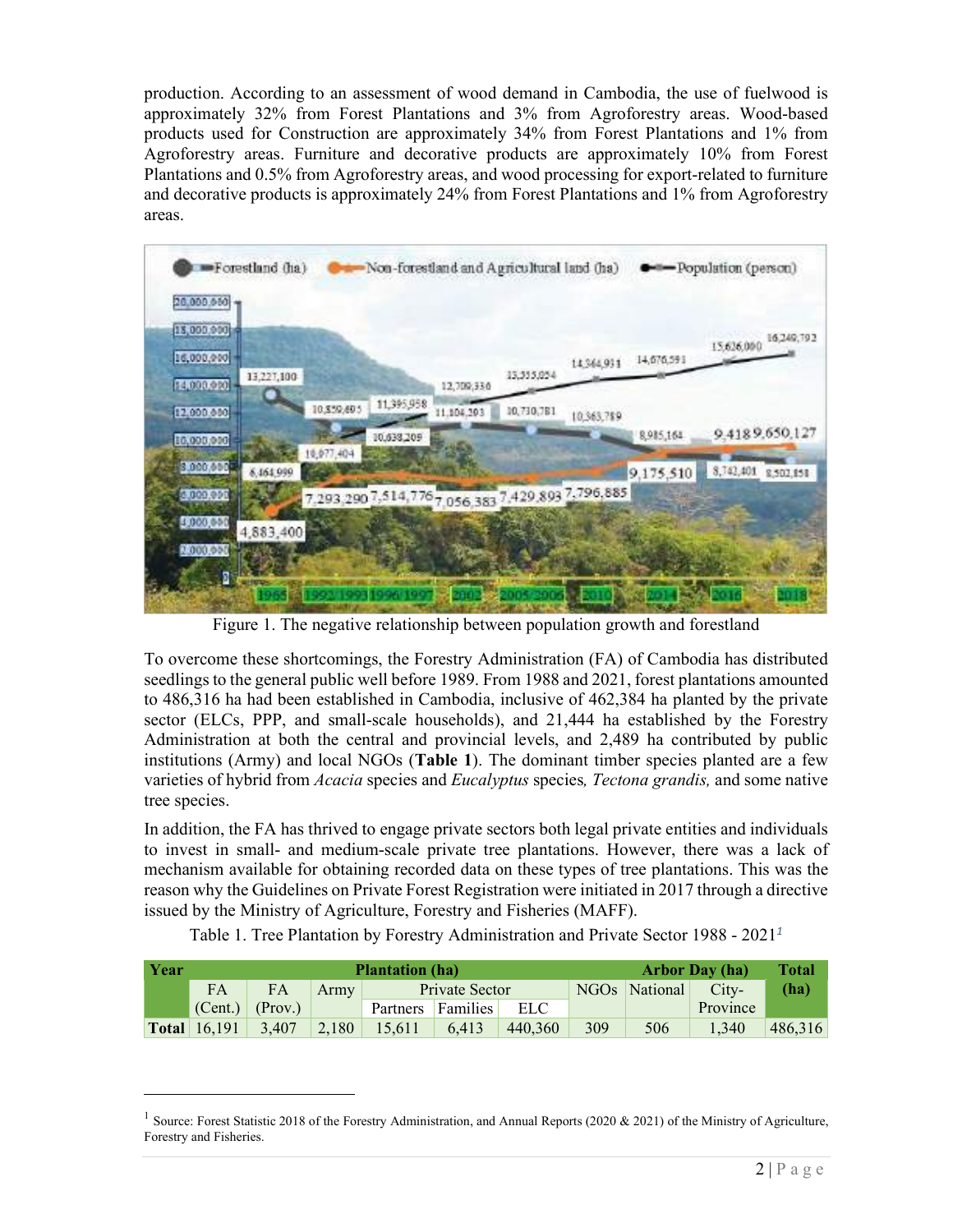# **2.2 Scenarios of Private Forest Plantation Establishment in Cambodia**

The establishment of private tree plantations in Cambodia can be undertaken through three main forms, namely, (i) Economic Land Concession; (ii) Public-Private Partnership in forest plantation investment; and (iii) Privately-owned land title.

#### **A. Economic Land Concession**

The Royal Government of Cambodia (RGC) has thrived to enhance macro-economic productivity through a Sub-decree 146 on Economic Land Concession (ELC), which stipulates that Economic Land Concession refers to a mechanism to grant private state land through a specific economic land concession contract to a concessionaire to use for agricultural and industrial-agricultural exploitation, including the development of tree plantation, animal farm and aquaculture, the establishment of enterprises and construction of factory facilities, and installation of equipment for processing of domestic raw materials. In 2014, there were 281 ECLs, yet a nation-wide review and evaluation of ELCs conducted during 2014-2015 had resulted in revoking 37 ELCs. By 2018, MAFF manages a total of 229 ELCs covering 1.2 million ha (MAFF, 2018).

According to a review of their investment agreements, at least 17 ELCs among 229 ELCs have invested in tree plantations distributed in many provinces in Cambodia. Some of these ECLs are Grandis Timber Co., Ltd; Golden Land Development Co., Ltd; Wozhishan L.S Group; Hourling (Cambodia) International Insurance; Asia World Agriculture Development (Cambodia) Co., Ltd; Great Asset Agriculture Development (Cambodia) Ltd; Golden Land Development Co., Ltd; and G.G World Group (Cambodia) Development Ltd. The main tree species planted are *Acacia*  species, *Eucalyptus* species, and *Tectona grandis* (**Figure 2**)*.* 



Figure 2. Teak plantation of Grandis Timber Co., Ltd (ELC project), Kampong Speu Province.

#### **B. Public-Private Partnership**

While some ELCs were revoked by the RGC during the review and evaluation since they were not compliant with the stipulated regulations and/or violated the agreements, MAFF has designated those areas and part of nearby degraded forests as Forest Extension and Restoration Station (FERS) and Botanical Gardens. Currently, there are about 80 sites covering a total area of close to 500,000 ha which are inclusive of 68 FERS, 7 State Tree Plantations, 2 generic resource natural forest plantations, 2 arbour-ceremony tree plantations, and 1 botanical garden. In this regard, the RGC's Declaration on National Forestry Policy 2002 urges Cambodians and the private sector to participate in forest conservation in order to ensure food security, reduce poverty and contribute to socio-economic development.

Up to 2022, there are 10 forest-based PPP projects managed by the FA, 7 projects of which have been operated by private companies (legal entities) covering a total land of 101,037 ha, and 3 households as PPP-based forest plantations covering 9,800 ha (**Figure 3**). The project area ranges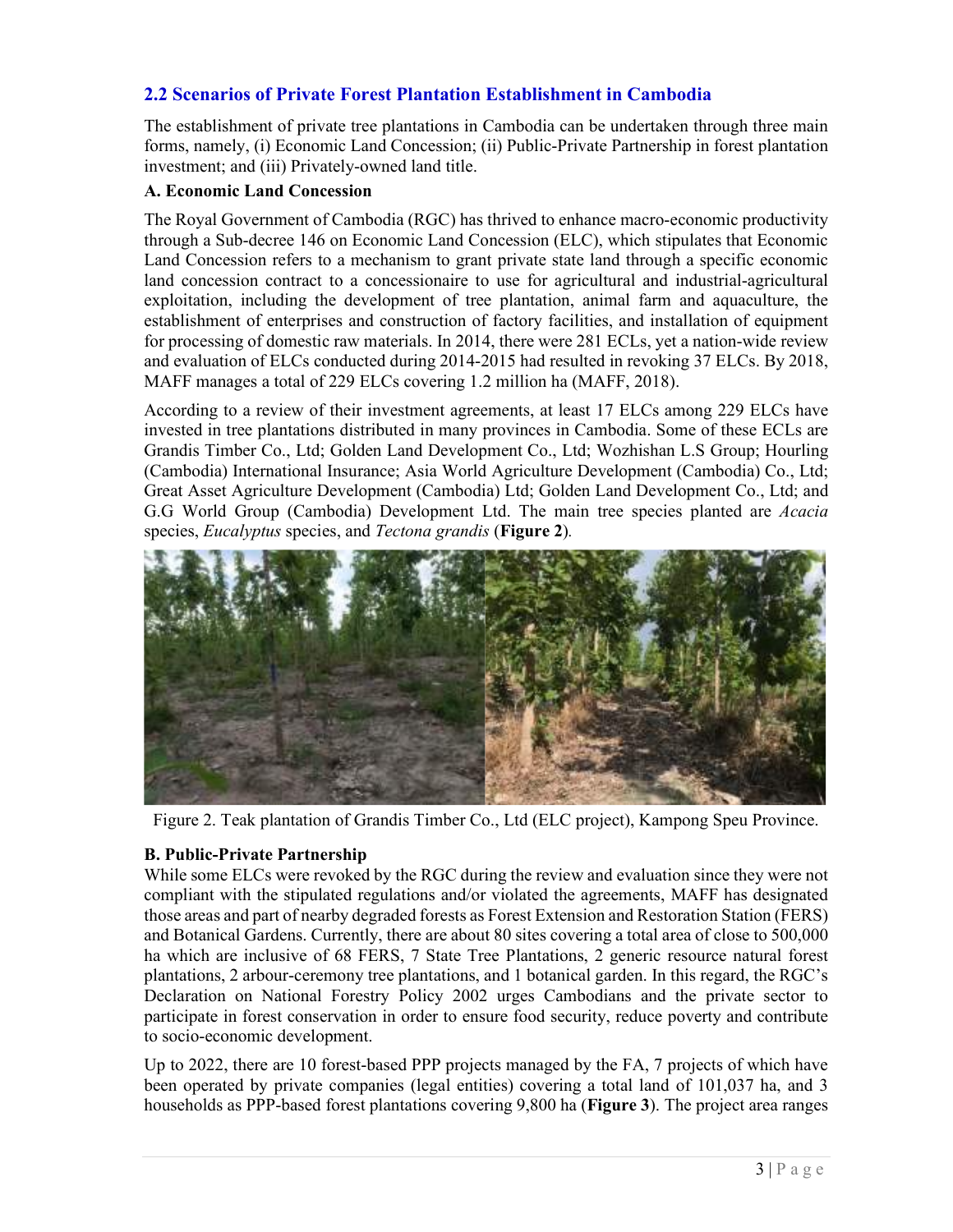from 1,800 ha to 34,007 ha per project site (DPP,  $2022^2$ ). These forest-based PPP projects have been granted the rights upon their requests to the RGC through the FA and MAFF to invest in forest plantations. All the projects are specifically focused on the establishment of tree plantations as part of forest restoration and for commercial purposes. The designated areas are generally degraded forests within one or many of the Forest Extension and Restoration Stations (FERS) or State Tree Plantations that have already been conducted primarily for forest plantation establishment and certified through a regulation (Prakas) by MAFF.



Figure 3. Eucalyptus Plantation of Think Biotech Co., Ltd, Forest-based PPP, Kratie Province.

#### **C. Privately-owned land title**

The Forestry Law (2002) stipulates individuals who plant trees on private land or on state forest land would be granted the right to use, maintain, develop, sell, and distribute the products derived from their tree plantation (**Figure 4**). However, the privately-own land title must be obtained in accordance with the legal procedure as defined in the Land Law (2001).

Tree plantations under this category are encouraged to register as private forests through the Rule of Private Forest and as guided in the recently-published Guidelines on Private Forest Registration in Cambodia.



Figure 4. Private Household Teak Plantation, Han Chey Commune, Kampong Cham Province.

# **2.3 Development of Guidelines and Incentives to Encourage Private Plantations Establishment**

As stated in the Forestry Law, the RGC, has encouraged participatory tree planting by local communities and the private sector, in particular, the promotion of "private forest registration". In 2017, MAFF issued a Prakas on the "Private Forest Rules" defining the scope, requirements and

<sup>&</sup>lt;sup>2</sup> Data source: Department of Private Forest and Forest Plantation Development (2022). Annual Report 2021 (unpublished report).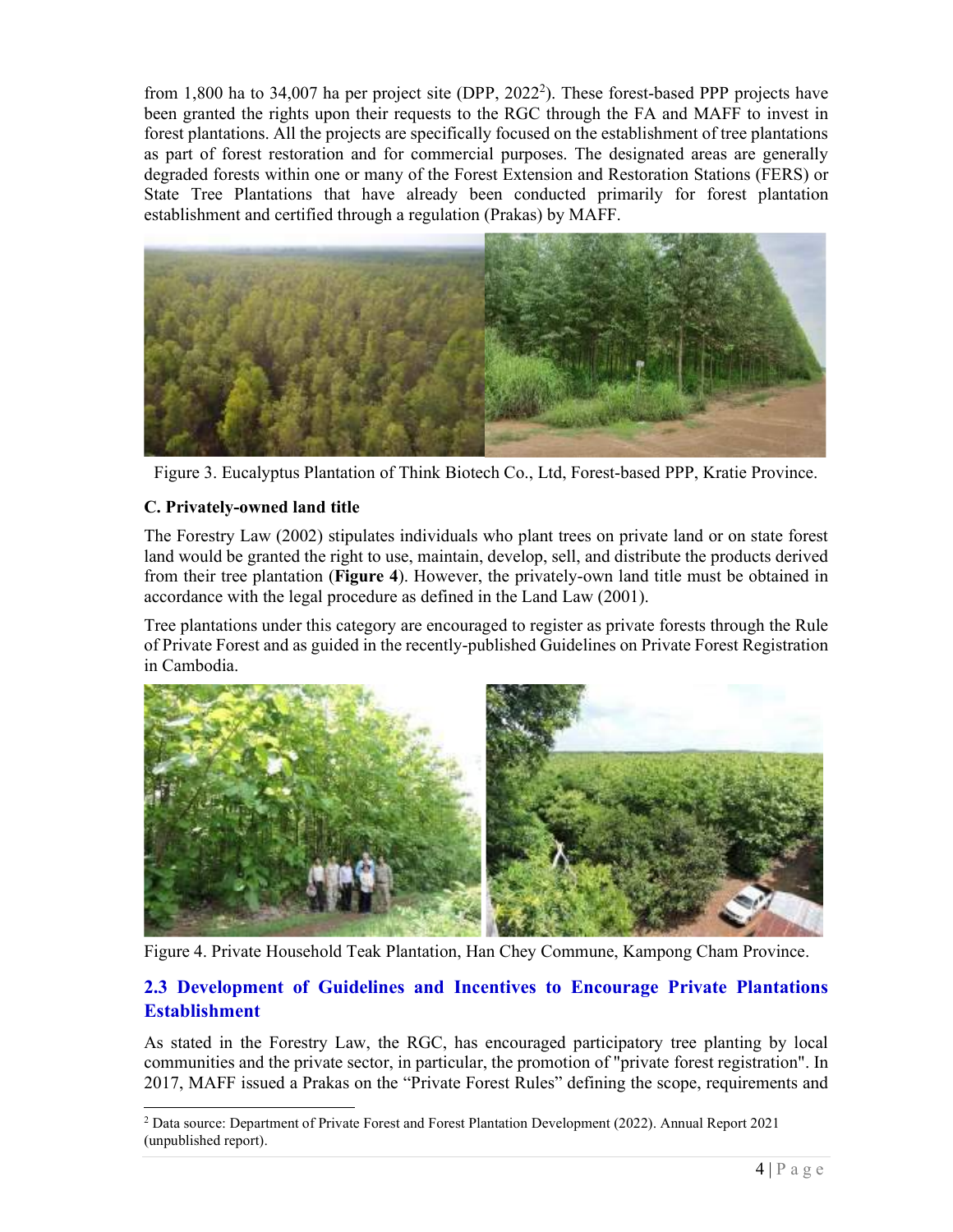procedures in the private forest registration process in Cambodia, as well as incentivizing natural persons or juridical persons who are landowners to plant trees on their private land, and to increase the supply of timber and non-timber forest products from tree plantations for domestic consumption and export.



Figure 5. Internal-department and line-departments consultation meeting, 26 October-26 December 2020.

 In this regard, the development of the guidelines and incentives were regularly discussed and updated among project staff during their monthly project meetings, while three meetings were organized by the Department of Forest Plantations and Private Forest Development to discuss further the guidelines and incentives for the establishment of private forest plantations on 26 October and 21 December 2020, and 14 January 2021 (**Figure 5**). One consultation workshop was also organized to discuss and collect inputs to finalize the guidelines and incentives for the establishment of private forest plantations from 26-27 November 2020 (**Figure 6**).



Figure 6. Consultation workshop to discuss and collect inputs for developing the guidelines and incentives for the establishment of private forest plantations, 26-27 November 2020.

# **III. Incentives for Stimulating Private Forest Establishment**

## **3.1 Availability of Current Incentives**

There are many specific incentives provided under various schemes/categories of forest-based projects, but some incentives are applied generally for all projects, regardless of ELC, PPP, or privately-own land title.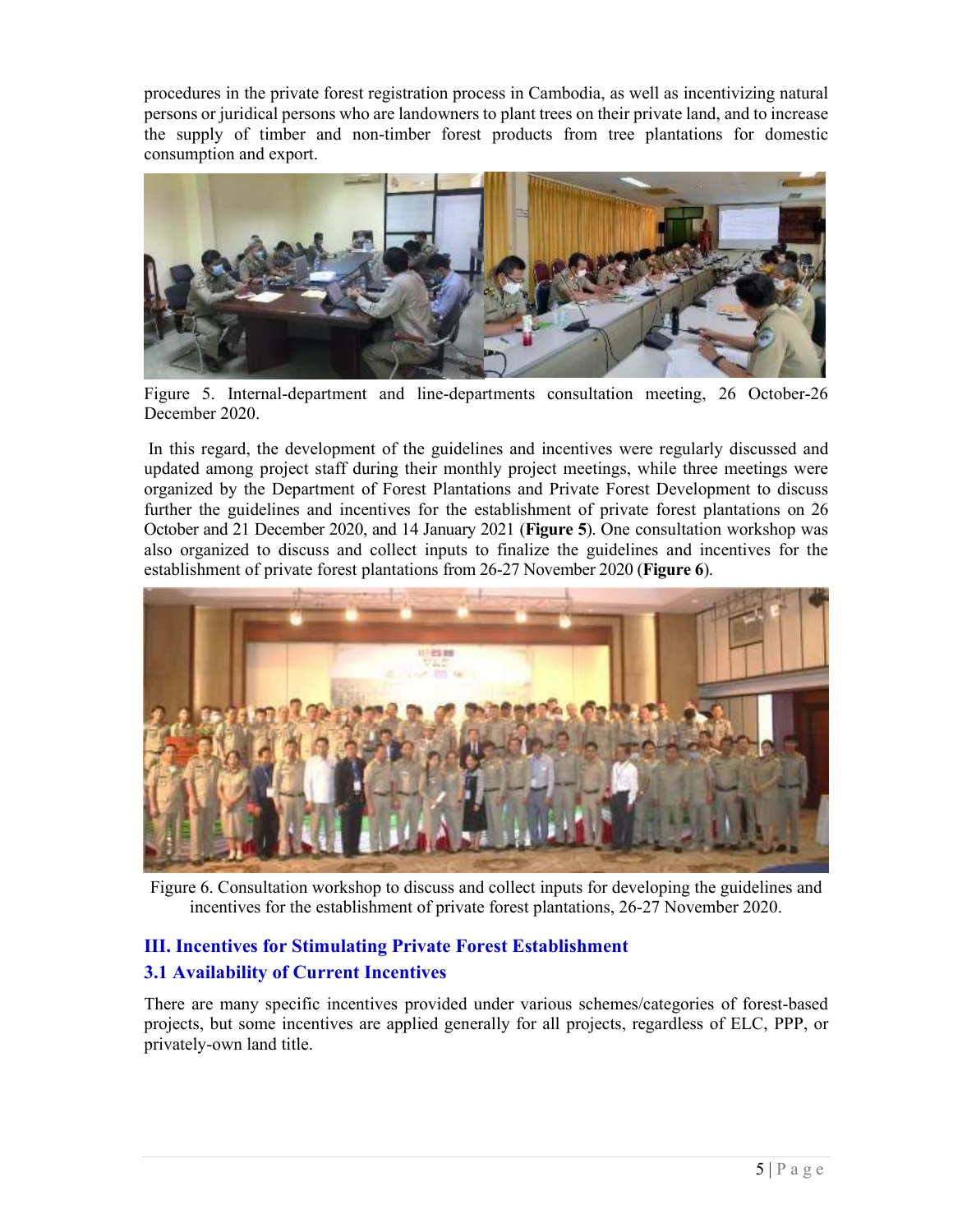#### **A. Monetary Incentives A.1 General Application**

In September 2005, the RGC issued a Sub-decree on the implementation of the Amendment to the Law on Investment. In this regard, section 2 of Annex 1 of the Sub-decree sets the minimum amount or other conditions of investment projects in various fields which are required for granting the incentives. Production of furniture and fixtures that do not use natural wood and the production of paper and paper products with a capital investment larger than US\$ 500,000.00 is among the fields which are eligible for incentives such as profit tax exemption, duty-free import of production equipment, construction materials and 100% exemption of export tax.

To provide additional incentives for the establishment of private tree plantations, the Council of Ministers on behalf of the RGC issued a letter No. 1704, dated November 18, 2019, on reducing the export tax rate on timber products originating from tree plantations to encourage tree-planting investors with such benefits, as follows:

- (i) 50% export tariff reduction on wood products sourced from domestically-planted trees or local tree plantations.
- (ii) The export tax of all furniture and other processed wood products originating from tree plantations is exempted.
- (iii) The expertise authority should certify the export license with the scientific and local names of the timber species, and should certify it as "locally-grown timber products" or "forest products & by-products made of domestically-gown trees."

Other laws related to incentives for forest plantation establishment and development include Article 12 of the Law on the Amendment to the Investment Law that states that Qualified Investment Projects (QIPs), that is, investment projects that have received a Final Registration Certificate from the Council for the Development of Cambodia which has the power to grant import duty exemptions to QIPs and for specific industries are entitled to the benefits and incentives as provided in Article 14 of the Law on the Amendment to the Investment Law. Each year, a Qualified Investment Proposal is required to obtain a Certificate of Compliance from the Council for the Development of Cambodia to enjoy the investment incentives. The Certificate of Compliance is intended to confirm that the QIP has complied with the relevant tax regulations. If a company investing in the establishment and development of a forest plantation is registered and received a Final Registration Certificate, the company is entitled to receive incentives as provided for under the Investment Law, which include:

- (i) A profit tax exemption period which consists of a Trigger Period  $+3$  years  $+$  Priority Period<sup>3</sup>. Priority Period shall be determined in the Financial Management Law. The maximum Trigger Period is the first year of the QIP gaining profit or three years after the QIP earns its first revenue, whichever is sooner.
- (ii) An exemption of import duty on machinery and equipment.
- (iii) A 100% tax exemption for export.
- (iv) An exemption of visas and work permit fees for the employment of foreign citizens as managers, technicians and skilled workers, and residency visas for their spouses and dependents.

<sup>&</sup>lt;sup>3</sup> Priority Period is determined within the period of 3 years, according to the type of project and investment capital. For light industries: 0 year for investment capital of below US\$ 5 million, 1 year for investment capital of between US\$ 5 million and US\$ 20 million, 2 years for investment capital of over US\$ 20 million. For heavy industries: 2 years for investment capital of below US\$ 50 million and 3 years for investment capital of over US\$ 50 million. For agriculture and agro-industry crops: 1 year for short term agriculture crops and 2 years for long-term agriculture and agro-industry crops.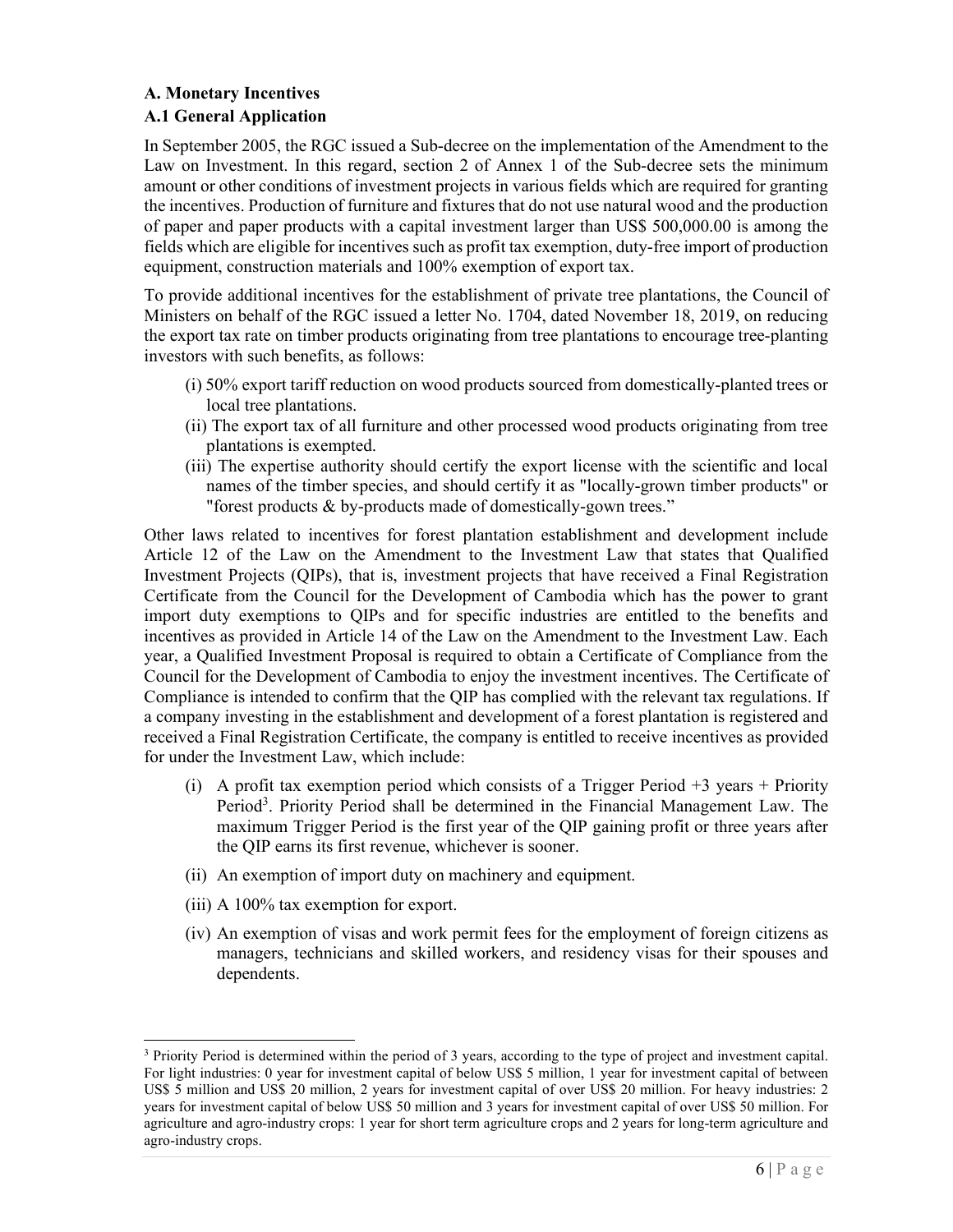#### **A.2 Economic Land Concession**

In granting large-scale plantations, a Sub-decree on Economic Land Concessions was issued on December 27, 2005, that provides the criteria, procedures, mechanisms and institutional arrangements for initiating and granting new economic land concessions, for monitoring the performance of all economic land concession contracts, and for reviewing economic land concessions that entered into force prior to the effective date of the sub-decree for compliance with the Land Law of 2001. Economic land concessions are granted to grow food and agro-industry crops including tree plantation, animal farm and aquaculture, construction of enterprises and factory facilities as well as instalment of equipment for processing of domestic raw materials.

In 2012, the Ministry of Agriculture, Forestry and Fisheries and the Ministry of Economy and Finance issued a Joint Declaration on the Provision of Public Service associated with the forestry sector, especially fees and permits for forestry. The specific services stated in the Declaration include the service fee for export of timber and non-timber forest products, permits for transportation, transport quotas, the establishment of a timber depot to sell, distribute forest products and by-products, establishment of forestry industry, sawmill, or forest products and byproducts processing facility, use of any type of chainsaws to harvest forest products and byproducts, premium (reforestation, forest maintenance and export fee) for all wood species, detailed service fees charged on timber and non-timber forest products are in **Table 2**.

Export tax for timber and non-timber forest products is fixed at 1% of the total cost in the permit (FoB reference price). Since log exports are currently banned, these taxes apply only to timber and non-timber forest products.

| <b>Description</b>                                                                | Service fee (US\$)                        | Valid (year)   |
|-----------------------------------------------------------------------------------|-------------------------------------------|----------------|
| 1. Timber and non-timber export tax                                               | $1\%$ of the total cost<br>of the license | Date in permit |
| 2. Permit for timber and non-timber forest<br>products                            |                                           |                |
| - Transport quotas                                                                | 25                                        |                |
| $-Transportation$                                                                 | 10                                        | Date in permit |
| - Establishment of a stock place to sell,<br>distribute and processing enterprise | 250                                       |                |
| -Establishment of forestry industry and sawmill                                   | 250                                       |                |
| $-$ Use of chainsaw (per unit)                                                    | 15                                        |                |
| 3. Reforestation                                                                  | 2.5/m <sup>3</sup>                        |                |
| 4. Forest maintenance fee                                                         | 5% of timber and<br><b>NTFPs</b>          |                |

Table 2. Service fee for timber and non-timber forest products

In May 2000, a letter on the Fixation of Concession Land Rental Fee which is also applicable for land used for forest plantation establishment was issued by the Council of Ministers of Cambodia. The fee charged is based on an evaluation of the types of soil, region and geographic location. The preferential price of the land is classified into four categories in accordance with the types of soil. The 1st type is the fertile soil preferred by agricultural crops. The 2nd type is soil that is still good for agricultural crops but on higher elevations. The 3rd type of soil will need to be improved by organic and chemical fertilizers, while the 4th type of soil is relatively poor for agricultural crops. The land rental fees for the four soil types are as follows: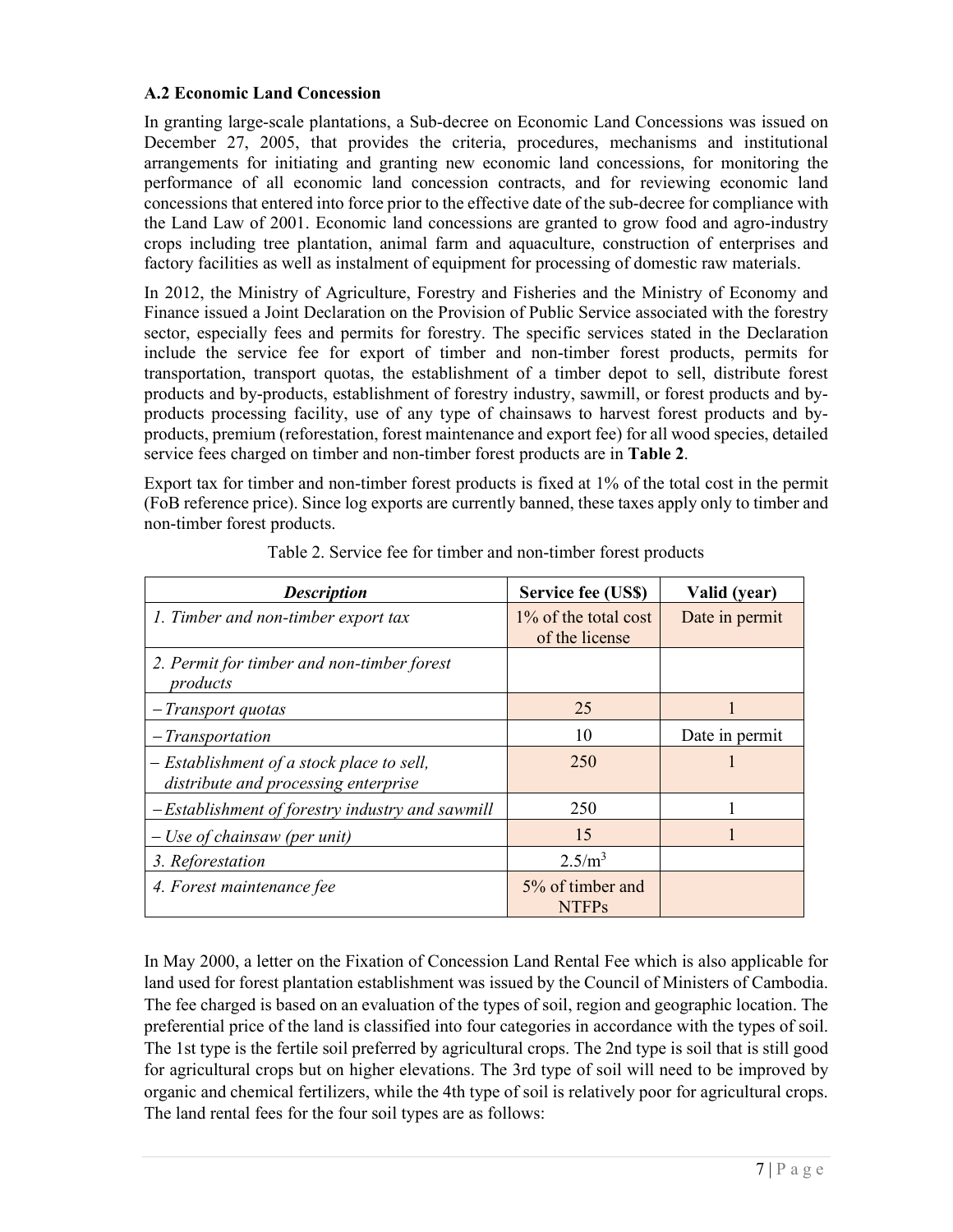- (i) 1st soil type at US\$ 5.00- US\$ 10.00 /ha/year.
- (ii) 2nd soil type at US\$ 3.00- US\$ 6.00 /ha/year.
- (iii) 3rd soil type at US\$ 2.00- US\$ 4.00 /ha/year.
- (iv) 4th soil type is free as it is on deteriorated land.

In this context, the commencement date for collecting the concession land rental fee will be based on the type of crops planted. For seasonal and annual crops, the fee will be collected from the second year of production, while for long-term crops and permanent crops, the fee will be collected from the third or the fourth year of production, such as the planting of fast-growing tree species.

## **A.3 Forest-based PPP project**

Unlike ELC projects, the forest-based PPP projects that have made agreements with MAFF are not required to pay concession land rental fees, except royalties and premiums, which is considered a substantial incentive to those investors who establish tree plantations under the PPP scheme on degraded forest lands that are within state forest lands.

Currently, more than 300,000 ha of forest lands designated as Forest Extension and Restoration Stations (FERS) have been made available for PPP-based tree plantations, while close to 100,000 ha have already been provided to 7 companies and 3 individual households. The areas of available FERS sites range from 500 ha to 20,000 ha in many provinces.

## **A.4 Privately-owned Land Title**

Article 52 of the Forestry Law (2002) states that the State will not require the payment of royalties or premiums for the harvesting of forest products and by-products from private forest plantations. In addition, Article 9 of the Declaration on the Rule of Private Forest issued by MAFF in 2017 states that owners of private forest plantations registered with the FA are not required to pay any license fees to harvest and use timber and non-timber forest products from their plantations, including royalty, permit fee for transportation and transport quota, except that they have to pay an export tax of 1% of FoB of the total cost in the permit that is levied on all timber and nontimber forest products.

To enhance afforestation efforts by private individuals, the FA has established 9 nurseries nationwide and other smaller nurseries in the Cantonment of the FA in 25 provinces to produce seedlings for free distribution to the general public for planting on degraded forest state land and land confiscated from illegal encroachment. In total, more than 101,145,834 seedlings were produced and distributed since 1989. Of this total, the private sector produced 32,49,125 seedlings.

## **B. Non-monetary Incentives**

## **B.1 Economic Land Concession**

The RGC has also provided a number of enabling incentives to encourage and support individuals and companies to invest in forest plantation establishment and development.

In this regard, individuals and corporate entities involved in forest plantation establishment and development could lease land from the government for up to 50 years. However, if a lease that has been granted previously after the adoption of the Land Law (2001) with a term exceeding 50 years, it will be shortened to 50 years. The lease may be renewed, but the renewed term may not exceed 50 years starting from the date of renewal. If the lessee fails to pay the stipulated rental for three years, the government may cancel the lease. However, if a long-term lease which was created prior to the adoption of the Land Law (2001) and has a remaining period exceeding 50 years, such right will remain during the stipulated period of the agreement. This also applies to a long-term lease with a remaining period of more than 99 years where such right is deemed to remain during the full duration of the lease.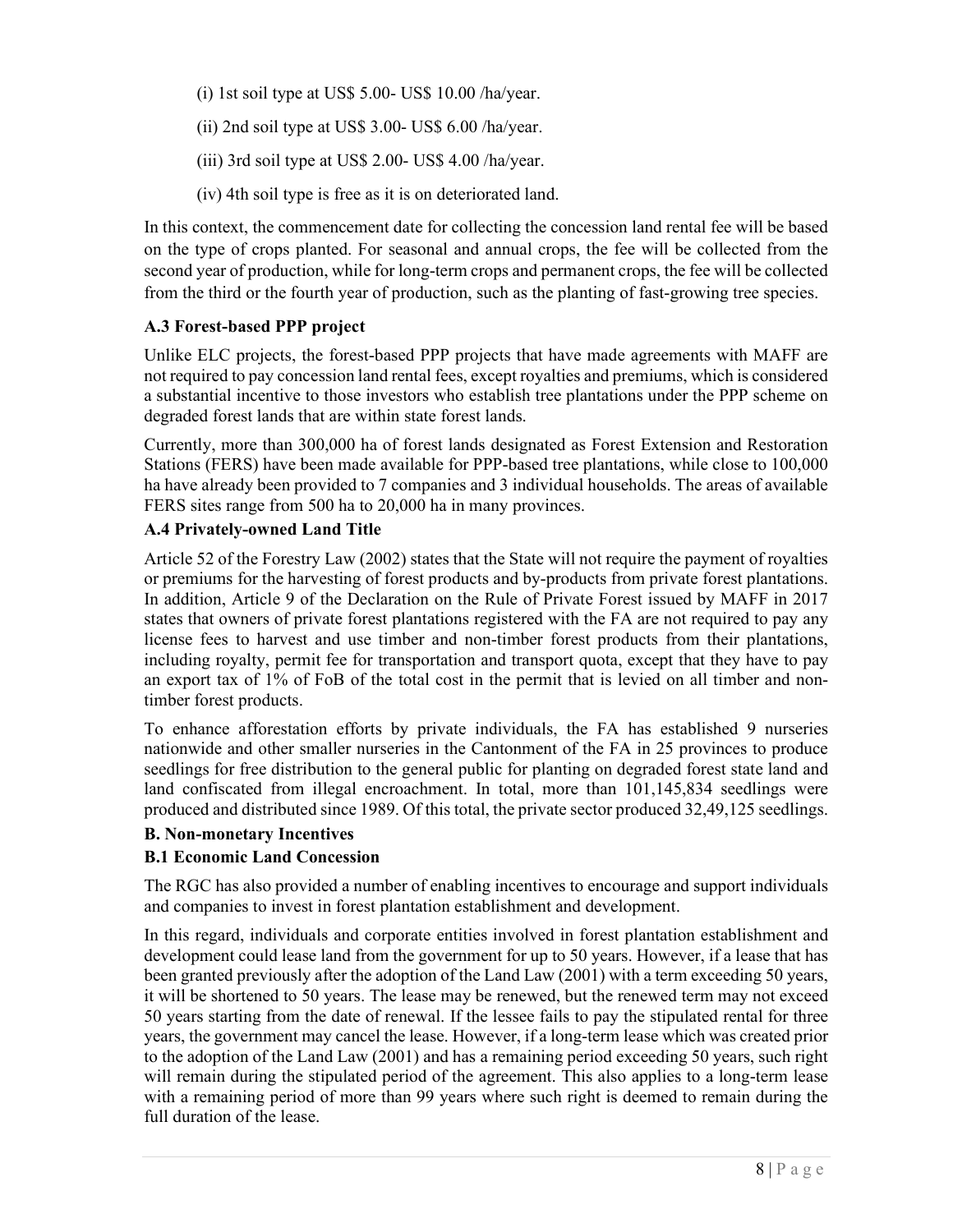Sub-decree 111, dated 29 August 2007, states that the lessee or concessionaire shall have the right to mortgage or transfer his/her right over the long-term lease or the land concession, as well as the buildings and/or other immovable properties that he/she has constructed on the land except as otherwise specified in the lease agreement or the economic land concession agreement or as restricted by law. When the lessee or the concessionaire dies, his/her successors can inherit his/her rights over the long-term lease or land concession for the remaining period of the long-term lease or concession. A natural person or legal entity or a group of peoples authorized to lease land from the State can sub-lease to a third party but subject to prior approval from the competent authority.

#### **B.2 Forest-based PPP project**

The RGC issued a Sub-decree No. 26 on Rules for Granting User Rights to plant Trees within State Forest Land to increase productivity and services of forest to ensure maintenance of forest cover and to secure timber supplies for general use demands in accordance with the National Forest Policy and National Forest Management Plans. Article 6 of this regulation states that tree planting activities on state forest land could be conducted by (i) the FA, (ii) Community Forestry Management Committee, (iii) the FA in cooperation with local communities or the private sector, and (iv) people or individual households.

Article 11 of the Sub-decree No. 26 states that the benefit-sharing between the RGC and the approved users derived from tree planting in state forest lands shall be stipulated in the agreement using the sample which must be provided MAFF.

Following this, some preferential conditions that MAFF provides to incentivize the establishment of tree plantations to the private sector through forest-based PPP schemes may include a benefitsharing mechanism as stipulated in agreements of most forest-based PPP projects that have been operated and implemented by both private companies and individual households, as follows:

- (i) MAFF receives 10% of standing trees (hereinafter referred to as the "Party<A>'s share).
- (ii) A private company receives 90% of standing trees (hereinafter referred to as the "Party<B>'s share).
- (iii) Both parties shall agree that all Plantation Trees shall be harvested at the same time. Each party shall be responsible for payment of all costs (hereinafter referred to as the "Costs") incurred during and after harvesting, in proportion to its share prescribed in forgoing.
	- (iv) Both parties shall pay taxes for their shares in accordance with the law being enforced.
	- (v) For the avoidance of doubt, except above benefit-sharing,  $\text{Party}\leq B$  shall not be required to make any other payments for the use of the State's Forestry Land.

#### **B.3 Privately-owned Land Title**

As defined in Chapter 3 of Prakas No. 327 PRK dated 26 May 2017 issued by MAFF on "Private Forest", the owner of a private forest registered as a plantation on private land will have the right to maintain, develop, use, sell and distribute its products. In the event that the private forest owners need technical assistance, the FA could provide technical training services for afforestation and plantation management. Transportation of wood products originating from private forests to supply customers or the local market does not require a permit (LP). However, prior to harvesting timber in a private forest plantation, the owner of the private forest must notify the competent local forest administration and be responsible for inspecting the amount of timber collected and the harvest activities of the private forest owner in writing.

## **3.2 Proposed Additional Incentives for Forest Plantations Development**

#### **A. Monetary Incentives**

During the consultation workshop in November 2021, a representative of Paper Tree Co., Ltd that has invested in Eucalyptus plantations for the paper industry in Utdor Meanhcey province suggested that a better way to enhance incentives for tree plantations in Cambodia is to conduct an assessment on the current market prices of wood products manufactured from all tree species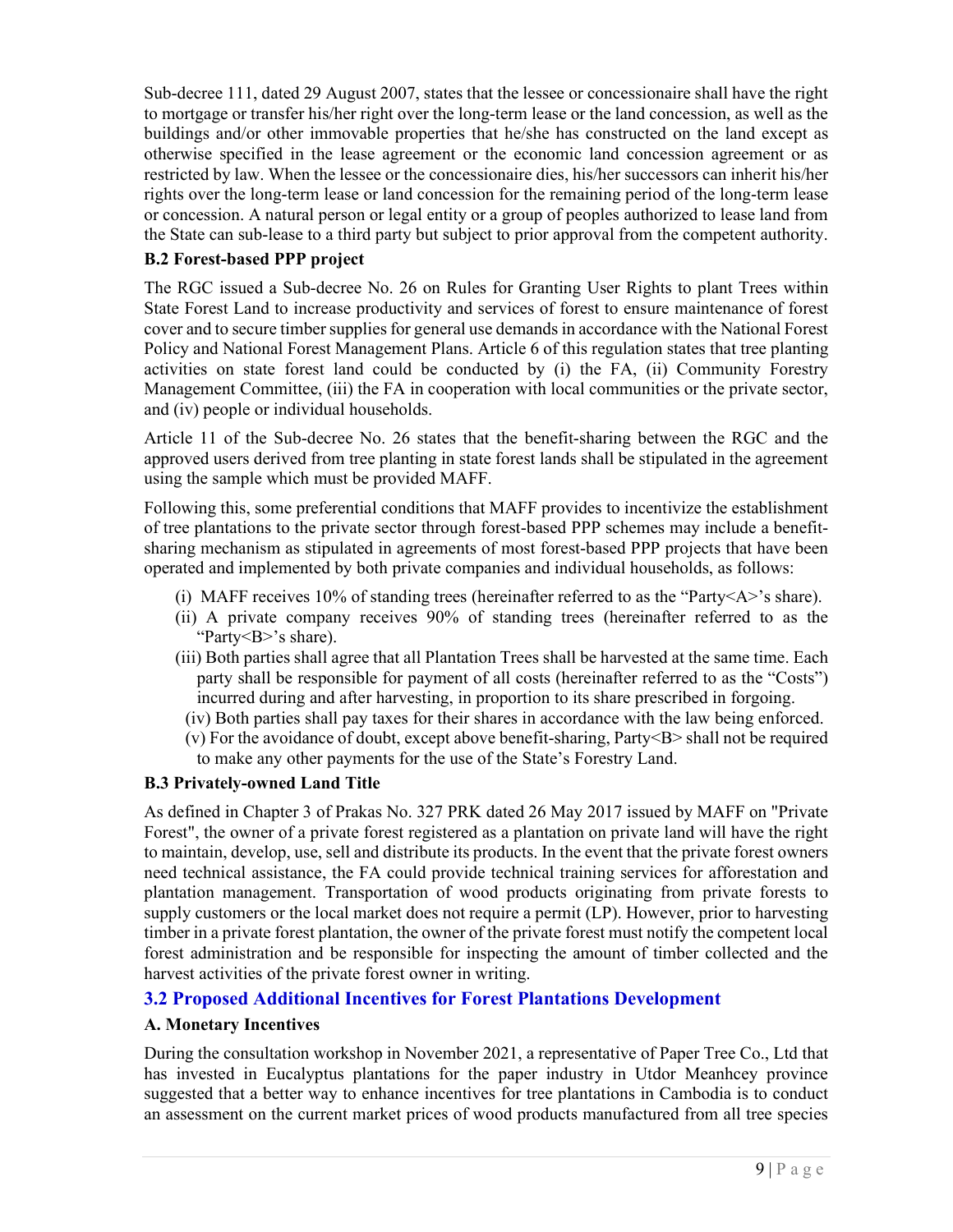planted to ensure that the export tax of timber products and by-products could still allow reasonable profits to be made by tree plantation owners despite the exemption of the 50% export tax.

Furthermore, due to the high variation of the current market prices of wood products, the assessment should be updated yearly or regularly (2 or 3-year intervals) on the current market prices of wood products used in the export tax formula. Otherwise, the establishment of tree plantations in Cambodia would not be incentivized.

Thang (2020) has raised some outstanding recommendations to incentivize the establishment of tree plantations in Cambodia, as follows:

- (i) "Equipment and machinery imported for the production of seedlings, construction of access roads, bridges and buildings should be exempted of duty for the establishment and development for forest plantation."
- (ii) "In addition, tax exemption on profit should be given to companies engaged in forest establishment and development for a period of 12 years and for those qualified under QIPs, the tax exemption on profit should be up to 9 years. This is in view that the current maximum tax holiday of up to 6 years together with the trigger period could only result in the possibility of a tax exemption on the profit of up to 9 years".
- (iii) "The government should consider providing long-term soft loans directly to private companies and/or through financial institutions with or without a government guarantee at low-interest rates to promote investment in forest plantation establishment and development".
- (iv) "Private companies conducting in-house research in developing high-yielding and disease-resistant planting stock, as well as on improved management practices should be given tax exemption on investments made in such research which is currently not available to them".

#### **B. Non-monetary Incentives**

To facilitate and stimulate the establishment of small-scale private tree plantations in Cambodia, the non-monetary incentives are as follows:

- (i) Private Forest Rules issued in 2017 by MAFF should be amended to expand the registration of forest plantations on economic land concession, public-private partnership plantations on state land and forest plantations on state land under leasing contract to facilitate the export of processed-wood products originated from forest plantations.
- (ii) The registration of private forest plantations should be conducted in two forms: a) in the form of plantations, and b) in the form of a number of trees.
- (iii) Private forest plantations should be reclassified from four to three categories (family and small-scale private forest plantations should be integrated into one category to simplify the submission of the application form and the issuance of the registration certificate).
- (iv) The registration of private forest plantations should not be allowed in national security zones, world heritage sites, conflicting areas and areas under court investigation except if there is permission given by the government.

Personal perspectives to improve incentives to stimulate the establishment of small-scale private plantations, especially CITES-listed tree species, gathered from individual interviews during the production of the CITES video in November 2021 with regard to the establishment of small-scale *Dalbergia* plantations are as follows:

- (i) Mr. Nang Sothy, the owner of THY HOLDING GROUP CO., Ltd, called for a Tree Credit policy to be implemented with small-scale or household plantations or companies in order to provide financial support to incentivize and promote more investments in agarwood tree plantation.
- (ii) Ms. Ouch Sineth (**Figure 7**) was of the view that even though the FA has recently developed and made available the Guidelines for Establishment and Private Forest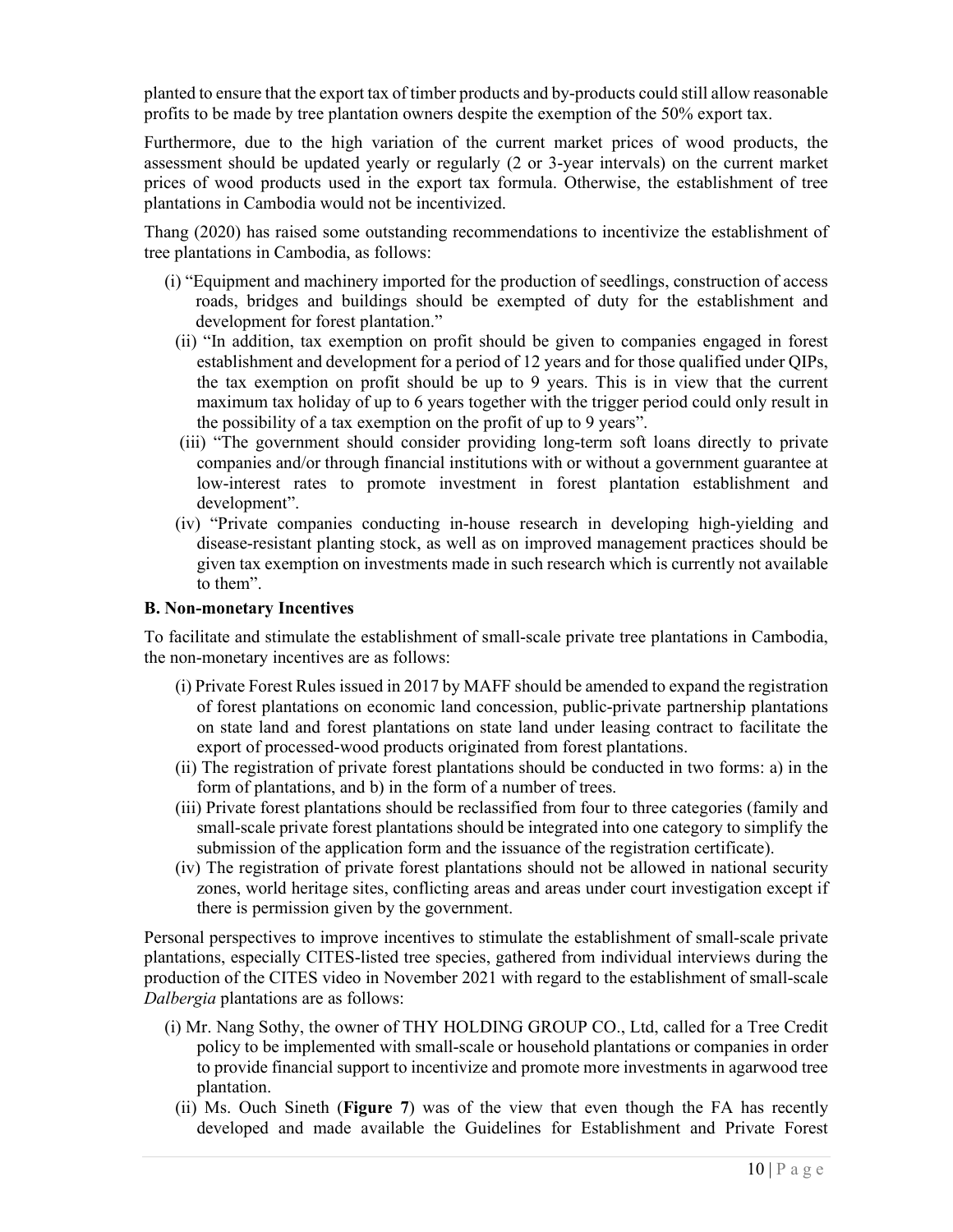Registration for official uses, there is still a lack of research, incentives, and resources for the management process and rehabilitation of endangered tree species. Also, there is a limited capacity of stakeholders while the private investment in rosewood plantations is still small. All these aspects should be addressed when considering supplementary incentives to enhance tree plantation establishment.



Figure 7. Ms. Ouch Sineth, Deputy Chief of Office, Department of Forest Plantation and Private Forest Development, interviewed during the CITES video production.

# **3.3 Enabling Policies and Regulations**

The RGC's Declaration on National Forestry Policy 2002 urges Cambodians and the private sector to participate in forest conservation to ensure food security, reduce poverty and contribute to socioeconomic development. At the same time, the RGC has been encouraging investment in all types of tree planting, such as individual plantations, private plantings, economic land concessions, and public-private partnerships to create a source of timber supply in Cambodia where export from plantations will replace wood sourced from natural forests. The RGC's policy to encourage tree planting is as follows:

- (i) Sub-Decree No. 26, dated March 25, 2008, is to grant the right to use degraded forest land or state land for planting trees.
- (ii) Letter No. 120 S.C.N.K.S. dated 08 February 2017 of the Council of Ministers is to provide authorization for the principle of planting trees on degraded forest land in co-operation between the state and the private sector (Public-Private Partnership (PPP). In principle, the RGC has allowed the planting of trees on forest lands that have been exploited in the past, on degraded land and state vacant land.
- (iii) According to Letter No. 121, dated 28 November 2017 of the Council of Ministers, the RGC promotes the improvement of the standard of living of local communities in order to reduce dependence on the enjoyment of timber, and to create a source of supply of timber and energy from plantations (strategic direction set out in the long-term forest management perspective).

The National Strategic Development Plan 2019-2023 emphasizes the need for Cambodia to increase the sustainable management of forest and wildlife resources by strengthening the implementation of forest laws to promote reforestation. The National Strategic Development Plan sets the national target indicator that the number of fruit trees planted will be collected annually at 200,000 cubic meters in 2019 and will increase annually to 300,000 cubic meters by 2023.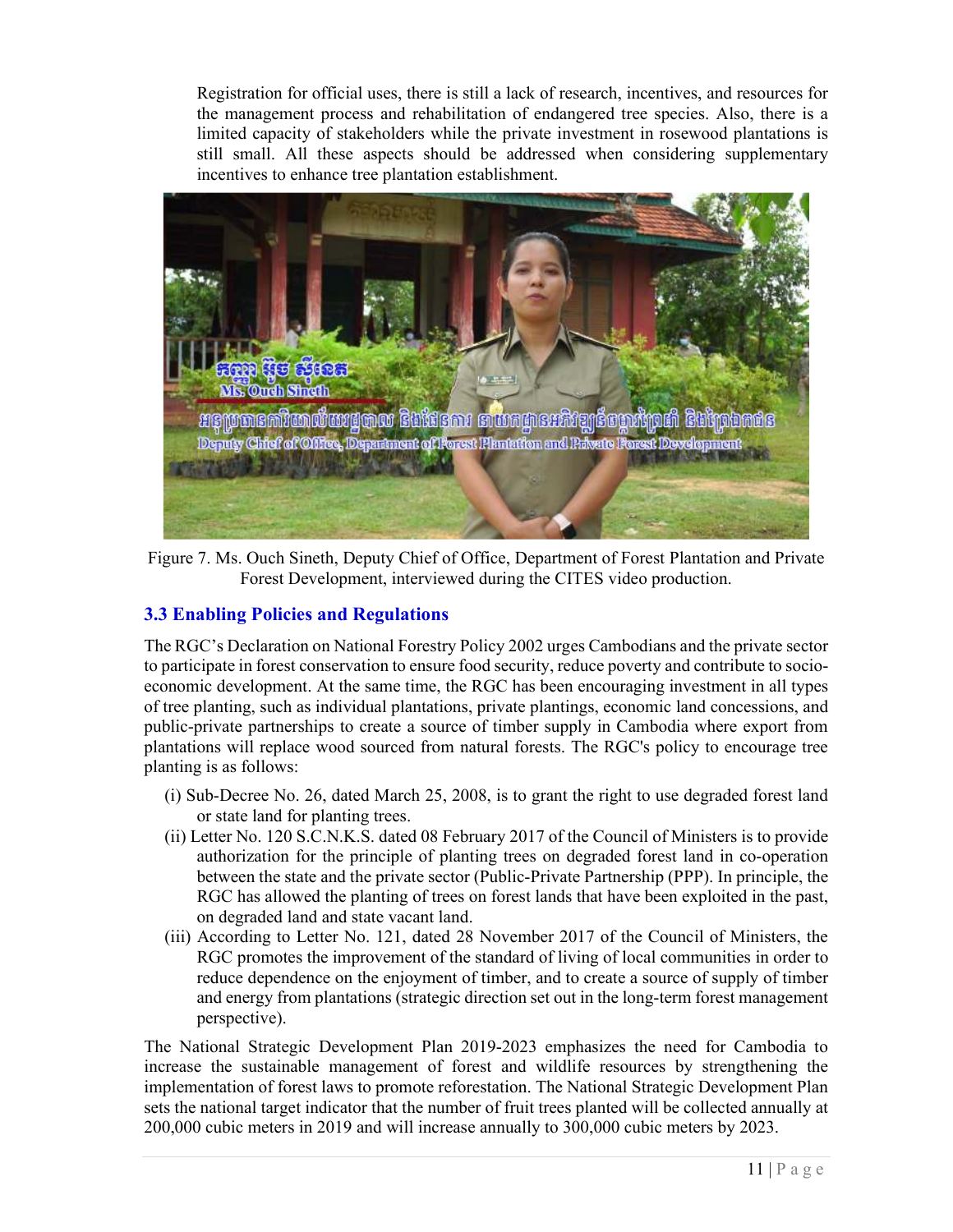The National Forest Program (2010-2029) prioritizes multi-purpose afforestation to increase local supply, reduce poverty and improve rural livelihoods, especially reduce the use of source timber from natural forests, and aims to increase forest cover. Key activities include the following:

(i) Sustainable forest management and poverty reduction through reforestation.

- (ii) Private forest development with a focus on multi-purpose tree planting, which has the potential to supply local timber needs and increase income for local people.
- (iii) Development of co-operation and partnership on plantation establishment between the private sector community and the Forestry Administration through the development of a "model agreement" on the management and distribution of benefits.

The Cambodia Sustainable Development Goals Framework 2016-2030 examines and sets goals by ensuring the conservation, restoration and sustainable use of ecosystems and services, especially mountainous forests, in accordance with their obligations under international agreements and sets national target indicators to achieve 50% forest cover by 2030.

To contribute to the achievement of the Cambodian Sustainable Development Goals (CSDG) and the Agricultural Strategic Development Plan (ASDP) 2019-2023, the FA has set a target of at least 10,000 ha of forest plantations to be established annually, inclusive of 9,000 ha by the private sector. It also plans to distribute 10 million tree seedlings per year under its Conservation of Genetic Resources from Forest and Establishment of Seed Sources for Planting Program. In pursuit of this ambitious goal, the FA has identified degraded forests and other degraded lands that are available for restoration and introduced initiatives for investing in the establishment of private forest plantations on state land by forging partnerships between various private sector entities.

The FA's efforts to create enabling conducive environment to develop plantation forestry have focused on multi-purpose tree plantations, which have the potential to supply domestic timber needs, increase the incomes of local communities, and improve the environment through watershed protection and erosion control. These plantations will be developed to meet current and future market demands, taking cognizance of the need to protect the environment. Species considered include *Dipterocarpus alatus*, *Hopea odorata*, *Azadirachta indica*, rubber trees, *Eucalyptus camaldulensis*, *Acacia auriculifomis*, *Acacia mangium* and *Sesbania grandiflora*.

At the 26th Conference of the Parties (COP26) to the United Nations Framework Convention on Climate Change (UNFCCC) in Glasgow, the United Kingdom, Cambodia on 10 November 2021 had stated in its statement to reduce deforestation by half, maintain 50% of Forest Cover by 2030, no carbon footprint, and zero carbon emission by 2040. Cambodia has set a goal of reducing emissions by 42% by 2030, thereby developing a long-term Zero Carbon Emissions Strategy (Carbon-neutral strategic plan) to promote Carbon-Tech, climate-resilient and inclusive development.

The FA has identified indicators and input data to contribute to achieving the long-term Zero Carbon Emissions Strategy (Carbon-neutral strategic plan) through key measures, inclusive of (i) establishing community forests; (ii) strengthening sustainable forest management; (iii) promoting the distribution of seedlings and planting trees in all forms on degraded forest lands and private lands to reduce pressures on natural forests; and (iv) developing and promoting agroforestry practices in both community forests and private lands.

The Forestry Law of 2002 provides for the management of the harvest, usage, development, and conservation of forests to ensure sustainable forest management for society, the economy and the environment, as well as the conservation of biodiversity and cultural heritage. In order to encourage participation in tree planting and development of plantations, Article 46 of the Forestry Law states, "Develop, use, sell and distribute their products" and the "Rules on private forests are set by Prakas of MAFF to encourage individuals to cultivate and maintain plantations."

Large-scale investment in forest plantations establishment and development on public forest land has been initially promoted through public-private partnerships. In 2017, this was further promoted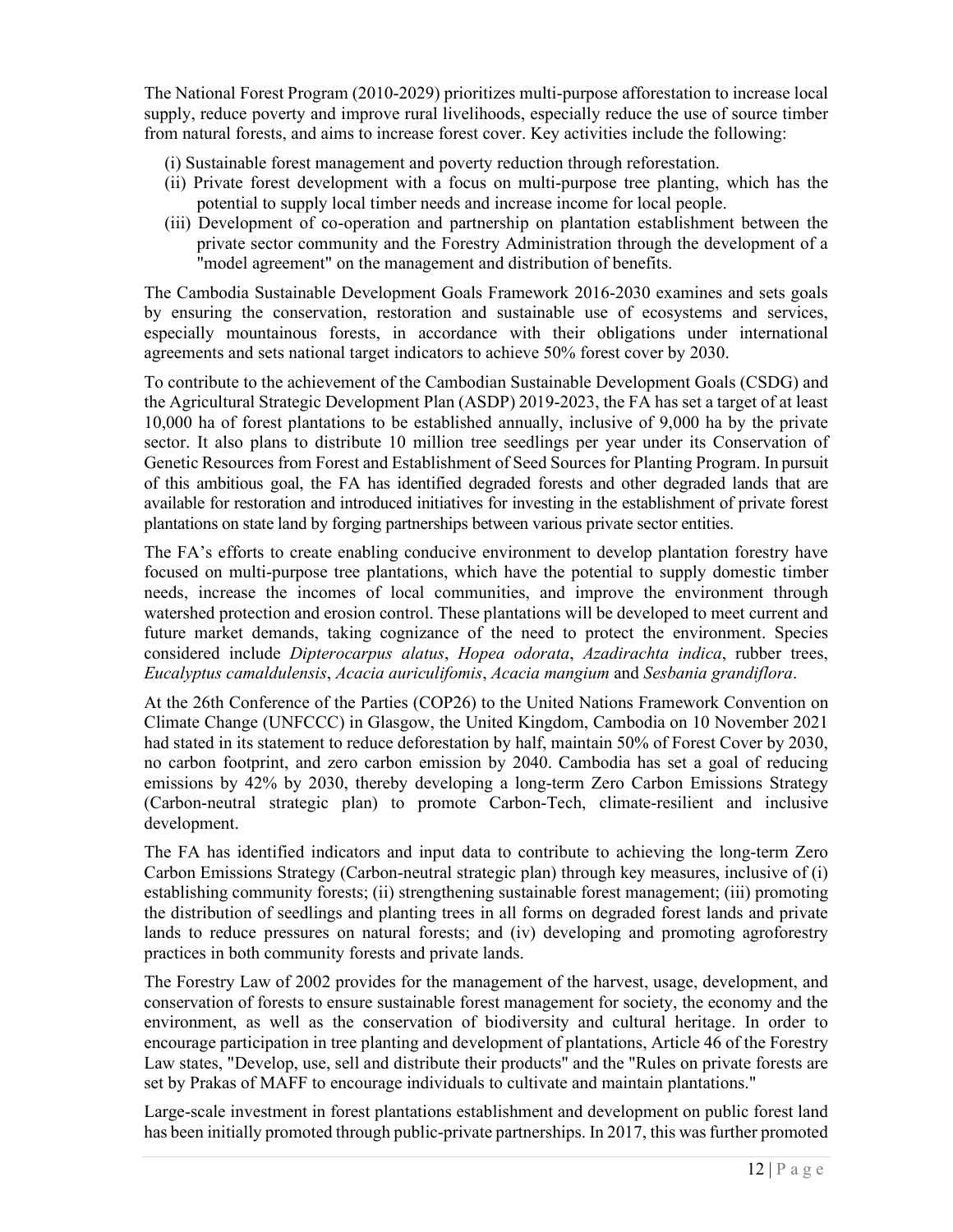through the Declaration on Tree Plantation Development which facilitates the procedure of private forest registration and encourages private sector involvement, especially on legal private land.

In addition, private individuals or legal entities who own land that has planted trees on privately owned land to establish and register as a private forest will receive many incentives from the RGC, such as technical advice, no requirement to pay premiums for timber products and by-products such as furniture and other finished products made from locally-grown trees. Furthermore, transportation of wood products originating from private forests to supply customers or the local market does not require a letter of permit (LP).

#### **IV. Accessibility of Incentives for Private Forest Plantations**

#### **4.1 Economic Land Concession**

The approval of an ELC project can be acquired through Sub-decree 146 on Economic Land Concession (ELC). Notwithstanding this, the RGC issued an Order 01, dated 07 April 2021, to suspend the submission and approval of ELC projects. In this regard, investors who are interested in having joint ventures with the existing ELCs should have the legal document issued by a competent authority to ensure that they could exercise the rights thereon in accordance with specific terms and conditions.

#### **4.2 Forest-based PPP project**

If an investment company or individual is interested in applying for the establishment of tree plantation on state forest land as a forest-based PPP project, it shall prepare a request to MAFF. Unlike, ELC projects, the main purpose of such scheme is to allow the planting of trees as plantation only.

Article 7 of Sub-decree No. 26 states that the FA must assess the availability of state forest lands, evaluate every request to establish tree plantations within state forest lands and provide recommendations to MAFF.

Article 8 stipulates that any request for user rights to plant trees on state forest lands could be made in the following ways:

- (i) Appeals for partners to develop forest plantations on state forest land compatible with locations, areas, and geography, as stipulated in the Declaration on Establishment of Tree Plantations within State Forest Lands issued by MAFF.
- (ii) Requests from individuals or legal entities to the FA with supporting relevant documents as instructed by the FA.

Article 9 emphasizes that granting of user rights for forest plantations in state forest lands to a joint operation between the FA and the private sector will be based upon approval from the RGC.

#### **4.3 Privately-owned Land Title**

To have access to privately-owned land, legal entity or individuals should follow the procedures of acquiring land legally, which conform to the Land Law 2001. This means that it can be done by buying land available from any legally-occupied land owners.

Private forests are defined as plantations or trees that grow naturally on land that is registered and privately-owned under valid state procedures and laws. A private forest refers to a plantation established by natural persons or private legal entities who own land on their private land with the right to occupy in accordance with the land law and are registered as a private forest according to the regulations of the Forestry Law and the Prakas No. 327 PRK dated 26 May 2017 on the Private Forest Rule.

Under the guidelines, private forest plantations are categorized by area, each of which is distinguished by its application and the place of submission.

There are four categories of private forest forests, as follows: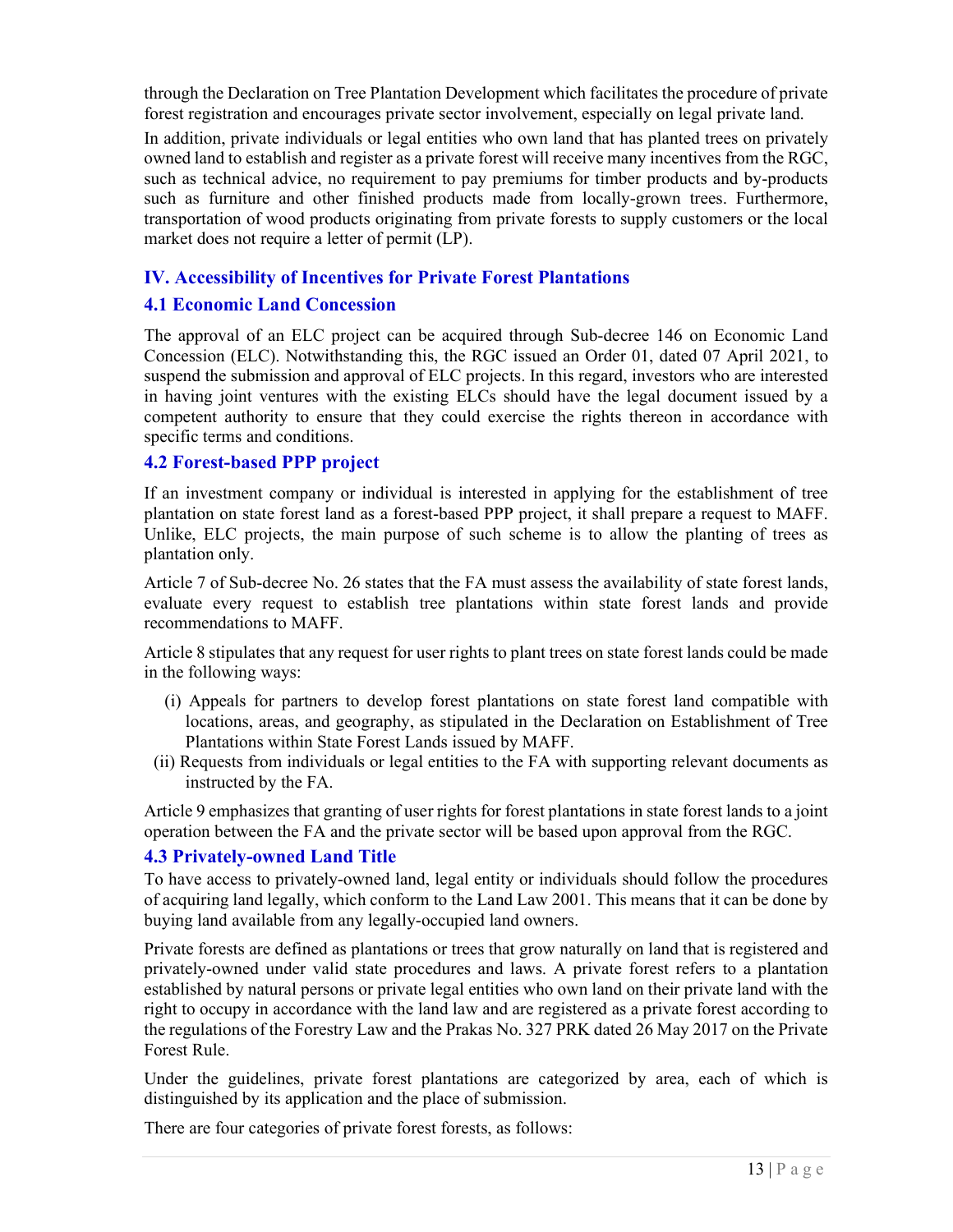- (i) Household private forest plantations that consist of land areas of less than 10 ha. The application form and the hard copies of associated documents under this category should be submitted to the FA Cantonment in the province where the private forest plantation is to be established.
- (ii) Small-scale private forest plantations that consist of land areas that range from 10 to 100 ha. The application form and the hard copies of associated documents under this category should be submitted to the Provincial Department of Agriculture, Forestry and Fisheries in the province where the private forest plantation is to be established.
- (iii) Medium-scale private forest plantations that consist of land areas that range from 100 to 1,000 ha. The application form and the hard copies of associated documents under this category should be submitted to the FA at the central level in Phnom Penh.
- (iv) Large-scale private forest plantations that consist of land areas that are greater than 1,000 ha. The application form and the hard copies of associated documents under this category should be submitted to MAFF in Phnom Penh.

The documents required to be submitted with the application form are, namely, (i) a national identification card or passport; (ii) a land tenure certificate; and (iii) business patents if an applicant is a large entity or a company.

There are three interrelated steps in the registration process**.** The initial step proceeds through the provision of general guidance to the filling out the application form and submission of the required documents for reference and certification of legal acquisition. The second step establishes the process by which field verification and evaluation are conducted by appropriate authorities comprising of FA officers from either or both the central and local levels. Finally, the third step is the issuance of the private forest registration certificate.

In the provision of a private forest registration certificate, the FA will provide a certificate of private forest registration to natural persons or legal entities who have applied for private forest registration at the request of the Provincial Department of Agriculture, Forestry and Fisheries (for household and small-scale private forest) and at the request of the specialized units under the supervision of the FA (for medium- and large-scale private forest) with attached reports and records of field verification and evaluation.

## **V. Conclusions**

The Guidelines and Incentives to Encourage the Establishment of Private Plantations of *Dalbergia cochinchinensis* and *Dalbergia oliveri* in Cambodia have elaborated, among others, the types of incentives, both monetary and non-monetary, to stimulate the establishment of tree plantations in Cambodia, and how to access them, as well as enabling conditions. These guidelines and incentives are believed to have contributed to the expansion of tree plantations in Cambodia, especially medium- and small-scale households, by guiding them with simple steps for registering their tree plantations and providing free-of-charge consultations and seedlings to enable them to establish *Dalbergia* species plantations or other high-commercial tree species for trade.

The guidelines and incentives have also elaborated the accessibility of incentives through economic land concession, public-private partnership in forest plantation investment, and privately-owned land titles. However, tree plantations under the forest-based PPP schemes and on private land tenure are highly recommended due to the moratorium of ELC projects.

The current available incentives, both monetary and non-monetary, for private tree plantation under ELCs, forest-based PPP projects, and privately-owned land, are as follows:

(i) A reduction of 50% of the total obligatory export fees for the export of products from forest plantation and a 100% exemption of export fees for furniture and final processed products produced from forest plantation.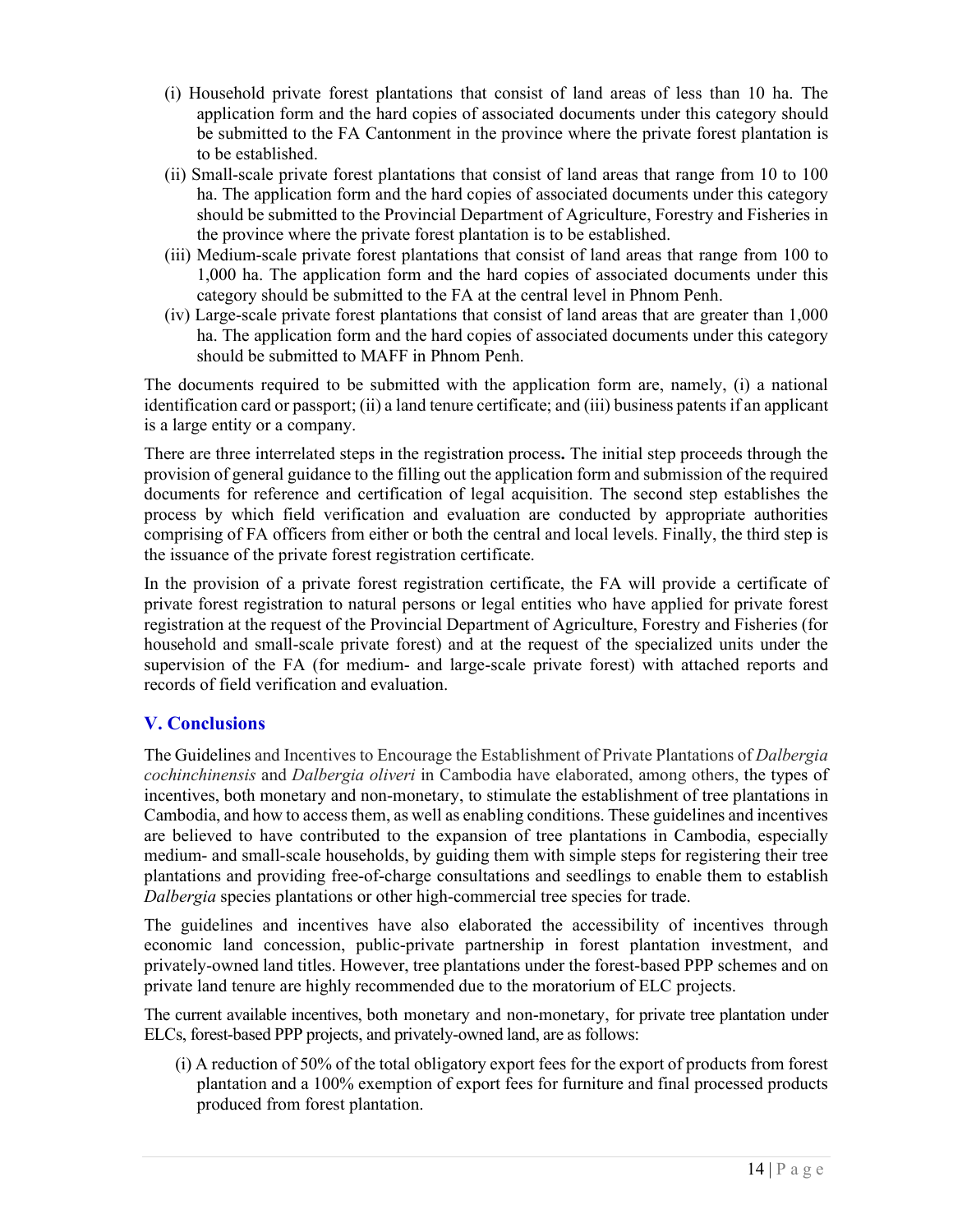- (ii) A Qualified Investment Proposal is required yearly to obtain a Certificate of Compliance from the Council for the Development of Cambodia to enjoy the investment incentives.
- (iii) Export tax for timber and non-timber forest products is fixed at 1% of the total cost in the permit (FoB reference price).
- (iv) The commencement date for collecting the concession land rental fee will be based on the type of crops planted. For seasonal and annual crops, the fee will be collected from the second year of production, while for long-term crops and permanent crops, the fee will be collected from the third or the fourth year of production, such as the planting of fastgrowing trees species.
- (v) The forest-based PPP projects that have made agreements with MAFF are not required to pay concession land rental fees, except royalties and premiums, which is considered a substantial incentive to those investors who establish tree plantations under the PPP scheme on degraded forest lands within state forest land.
- (vi) Currently, more than 300,000 ha of the forest land designated as Forest Extension and Restoration Stations (FERS) have been made available for PPP-based tree plantation investment in many provinces.
- (vii) The State will not require the payment of royalties or premiums for the harvesting of forest products and by-products from private forest plantations. The owners of private forest plantations registered with the FA are not required to pay any license fees to harvest and use timber and non-timber forest products from their plantations, including royalty, permit fees for transportation and transport quota.
- (viii) The FA has established 9 nurseries nationwide and other smaller nurseries in the Cantonment of the FA in 25 provinces to produce seedlings for free distribution to the public.
- (ix) The benefit-sharing between the RGC and the approved forest-based PPP project shall be 10/90, meaning that 10% of standing trees will be the share of MAFF, and the other 90% of standing trees will be the share of the private company.
- (x) Tree plantation registered and obtained a Private Forest certificate will have the right to maintain, develop, use, sell, and distribute its products. In the event that private forest owners need technical assistance, the FA could provide technical training services for afforestation and plantation management. Transportation of wood products originating from private forests to supply customers or the local market does not require a permit (LP).

The proposed additional incentives are as follows:

- (i) Updated yearly or regularly (2 or 3-year intervals) on the current market prices of wood products that are included in the export tax formula.
- (ii) Review and remove restrictions to receive any fiscal incentives under Article 14 of the Law on the Amendment to the Investment Law to further encourage the private sector to participate in developing tree plantations for commercial purposes.
- (iii) Equipment and machinery imported for the production of seedlings, and construction of access roads, bridges and buildings for the establishment and development of forest plantations should be exempted from duty.
- (iv) Tax exemption on profit should be given to companies engaged in forest establishment and development for a period of 12 years and for those qualified under QIPs, the tax exemption on profit should be up to 9 years.
- (v) Providing long-term soft loans directly to private companies and/or through financial institutions with or without a government guarantee at low-interest rates.
- (vi) Private companies conducting in-house research in developing high-yielding and diseaseresistant planting stock, as well as on improved management practices should be given tax exemption.